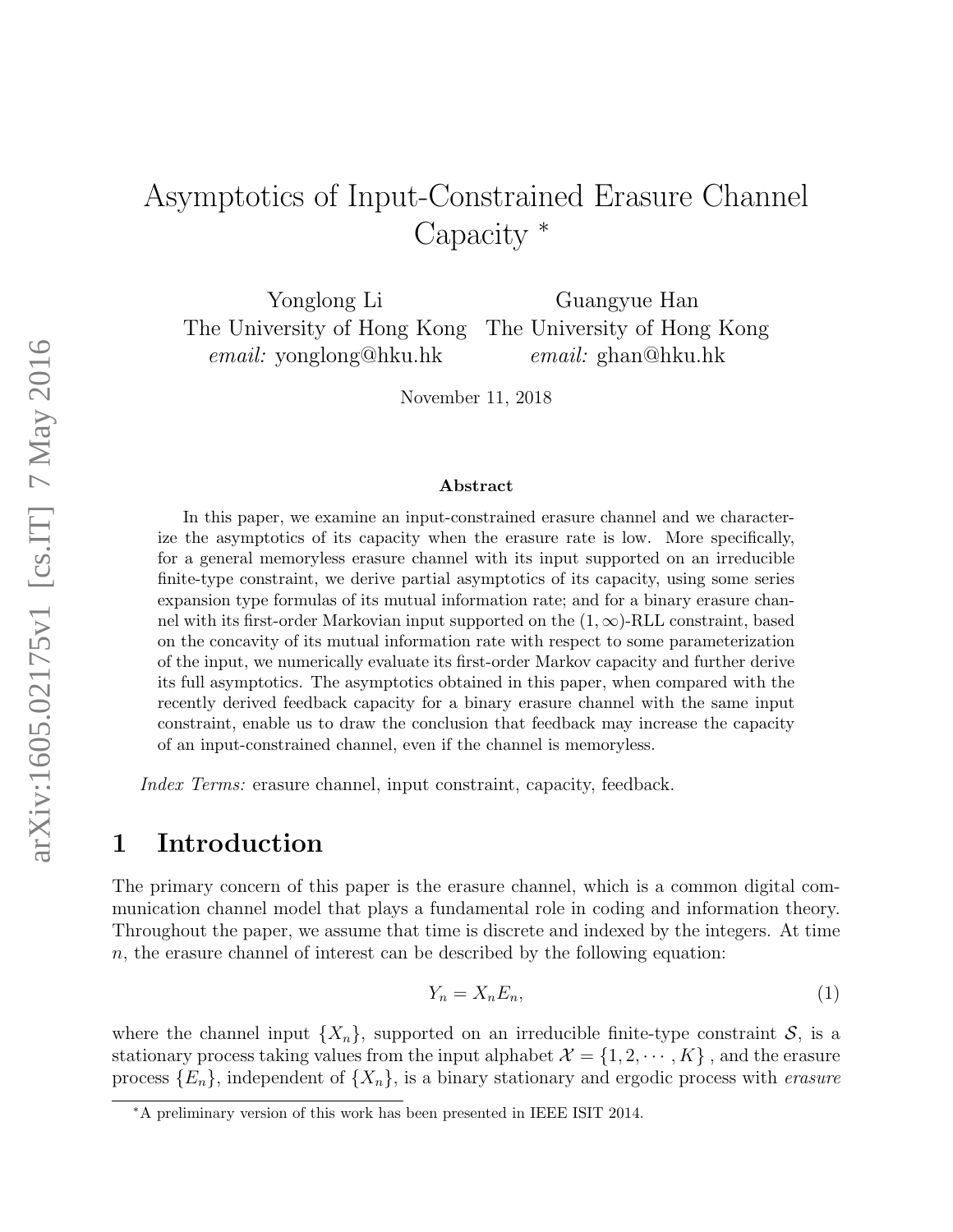rate  $\varepsilon \triangleq P(E_1 = 0)$ , and  $\{Y_n\}$  is the channel output process over the output alphabet  $\mathcal{Y} = \{0, 1, \cdots, K\}$ . The word "erasure" as in the name of our channel naturally arises if a " $0$ " is interpreted as an erasure at the receiving end of the channel; so, at time n, the channel output  $Y_n$  is nothing but the channel input  $X_n$  if  $E_n = 1$ , but an erasure if  $E_n = 0$ .

Let  $\mathcal{X}^*$  denote the set of all the finite length words over  $\mathcal{X}$ . Let  $\mathcal{F}$  be a finite subset of  $\mathcal{X}^*$ , and let S be the *finite-type constraint* with respect to F, which is a subset of  $\mathcal{X}^*$  consisting of all the finite length words over  $\mathcal{X}$ , each of which does not contain any element in  $\mathcal F$  as a contiguous subsequence (or, roughly, elements in  $\mathcal F$  are "forbidden" in  $\mathcal S$ ). The most well known example is the  $(d, k)$ -run-length-limited (RLL) constraint over the alphabet  $\{1, 2\}$ , which forbids any sequence with fewer than  $d$  or more than  $k$  consecutive 1's in between two successive 2's; in particular, a prominent example is the  $(1,\infty)$ -RLL constraint, a widely used constraint in magnetic recording and data storage; see [\[30,](#page-27-0) [31\]](#page-27-1). For the  $(d, k)$ -RLL constraint with  $k < \infty$ , a forbidden set F is

$$
\mathcal{F} = \{2\underbrace{1\cdots 1}_{l} 2 : 0 \leq l < d\} \cup \{\underbrace{0\cdots 0}_{k+1}\}.
$$

When  $k = \infty$ , one can choose F to be

$$
\mathcal{F} = \{2\underbrace{1\cdots 1}_{l} 2 : 0 \leq l < d\};
$$

in particular when  $d = 1, k = \infty$ , F can be chosen to be  $\{22\}$ . The length of F is defined to be that of the longest words in  $\mathcal F$ . Generally speaking, there may be many such  $\mathcal F$ 's with different lengths that give rise to the same constraint  $S$ ; the length of the shortest such  $\mathcal{F}$ 's minus 1 gives the *topological order* of S. For example, the topological order of the  $(1, \infty)$ -RLL constraint, whose shortest F proves to be  $\{22\}$ , is 1. A finite-type constraint S is said to be *irreducible* if for any  $u, v \in S$ , there is a  $w \in S$  such that  $uwv \in S$ .

As mentioned before, the input process X of our channel  $(1)$  is assumed to be *supported* on an irreducible finite-type constraint S, namely,  $\mathcal{A}(X) \subseteq \mathcal{S}$ , where

$$
\mathcal{A}(X) \triangleq \{x_i^j \in \mathcal{X}^* : p_X(x_i^j) > 0\}.
$$

The capacity of the channel [\(1\)](#page-0-0), denoted by  $C(S, \varepsilon)$ , can be computed by

$$
C(\mathcal{S}, \varepsilon) = \sup_{\mathcal{A}(X) \subseteq \mathcal{S}} I(X; Y),
$$

where the supremum is taken over all stationary processes  $X$  supported on  $S$ . Here, we note that input-constraints [\[50\]](#page-29-0) are widely used in various real-life applications such as magnetic and optical recording [\[31\]](#page-27-1) and communications over band-limited channels with inter-symbol interference [\[12\]](#page-26-0). Particularly, we will pay special attention in this paper to a binary erasure channel with erasure rate  $\varepsilon$  (BEC( $\varepsilon$ )) with the input supported on the  $(1,\infty)$ -RLL constraint, denoted by  $S_0$  throughout the paper.

When there is no constraint imposed on the input process X, that is,  $S = \mathcal{X}^*$ , it is well known that  $C(S, \varepsilon) = (1-\varepsilon) \log K$ ; see Theorem [5.1.](#page-21-0) When  $\varepsilon = 0$ , that is, when the channel is perfect with no erasures,  $C(S, \varepsilon)$  proves to be the *noiseless capacity* of the constraint S, which can be achieved by a unique m-th order Markov chain  $\hat{X}$  with  $\mathcal{A}(\hat{X}) = \mathcal{S}$  [\[33\]](#page-27-2).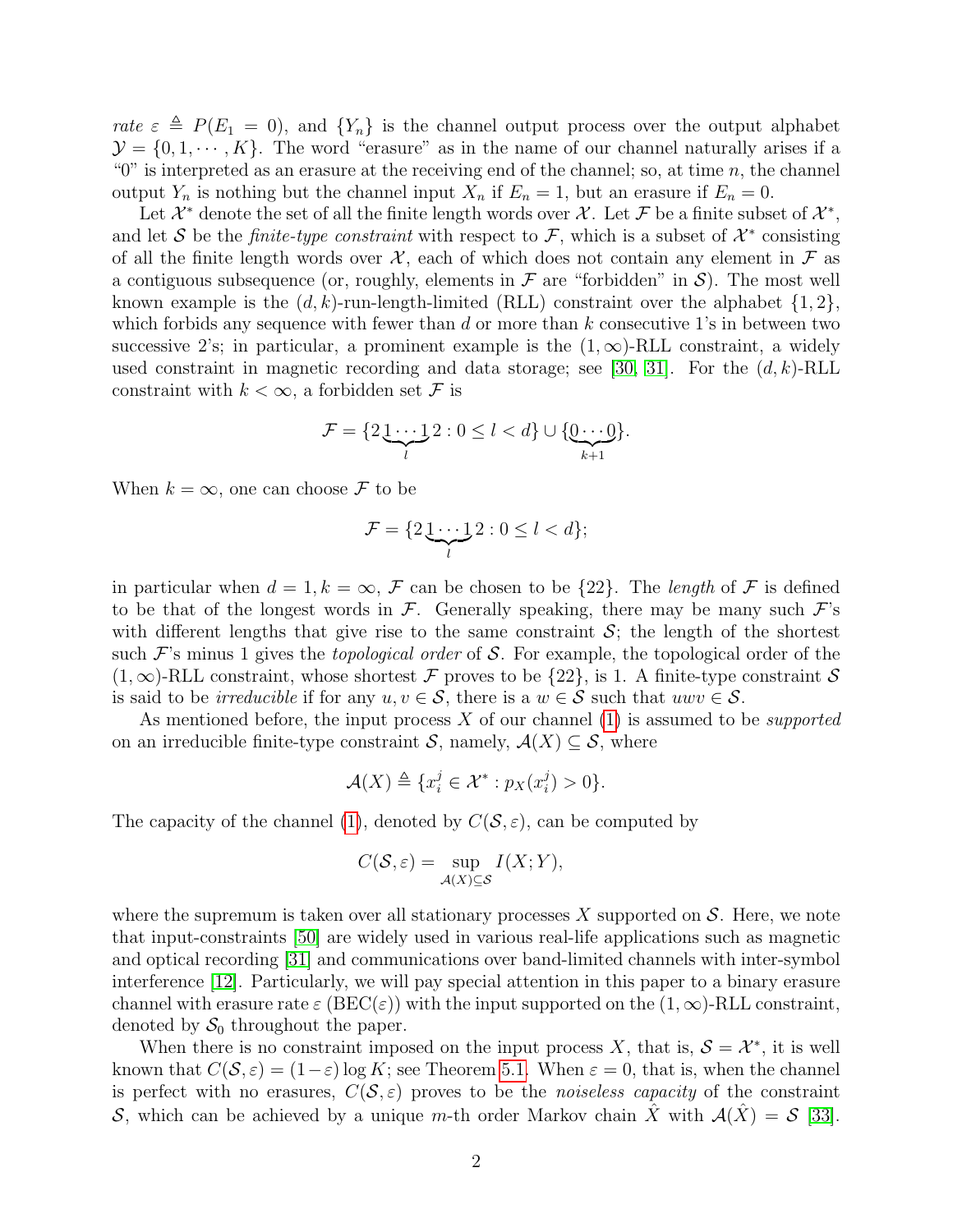On the other hand, other than these two above-mentioned "degenerated" cases, "explicit" analytic formulas of capacity for "non-degenerated" cases have remained evasive, and the problem of analytically characterizing the noisy constrained capacity is widely believed to be intractable.

The problem of numerically computing the capacity  $C(S, \varepsilon)$  seems to be as challenging: the computation of the capacity of a general channel with memory or input constraints is notoriously difficult and has been open for decades; and the fact that our erasure channel is only a special class of such ones does not appear to make the problem easier. Here, we note that for a discrete memoryless channel, Shannon gave a closed-form formula of the capacity in his celebrated paper [\[40\]](#page-28-0), and Blahut [\[5\]](#page-26-1) and Arimoto [\[1\]](#page-25-0), independently proposed an algorithm which can efficiently compute the capacity and the capacity-achieving distribution simultaneously. However, unlike the discrete memoryless channels, the capacity of a channel with memory or input constraints in general admits no single-letter characterization and very little is known about the efficient computation of the channel capacity. To date, most known results in this regard have been in the forms of numerically computed bounds: for instance, numerically computed lower bounds by Arnold and Loeliger [\[2\]](#page-25-1), A. Kavcic [\[25\]](#page-27-3), Pfister, Soriaga and Siegel [\[35\]](#page-28-1), Vontobel and Arnold [\[47\]](#page-28-2).

One of the most effective strategies to compute the capacity of channels with memory or input constraints is the so-called Markov approximation scheme. The idea is that instead of maximizing the mutual information rate over all stationary processes, one can maximize the mutual information rate over all  $m$ -th order Markov processes to obtain the  $m$ -th order Markov capacity. Under suitable assumptions (see, e.g.,  $[6]$ ), when m tends to infinity, the corresponding sequence of Markov capacities will tend to the channel capacity. For our erasure channel, the m-th order Markov capacity is defined as

$$
C^{(m)}(\mathcal{S}, \varepsilon) = \sup I(X; Y),
$$

where the supremum is taken over all  $m$ -th order Markov chains supported on  $S$ .

The main contributions of this work are the characterization of the asymptotics of the above-mentioned input-constrained erasure channel capacity. Of great relevance to this work are results by Han and Marcus [\[19\]](#page-27-4), Jacquet and Szpankowski [\[24\]](#page-27-5), which have characterized asymptotics of the capacity of the a binary symmetric channel with crossover probability  $\varepsilon$  (BSC( $\varepsilon$ )) with the input supported on the  $(1,\infty)$ -RLL constraint. The approach in the above-mentioned work is to obtain the asymptotics of the mutual information rate first, and then apply some bounding argument to obtain that of the capacity. The approach in this work roughly follows the same strategy, however, as elaborated below, our approach differs from theirs to a great extent in terms of technical implementations.

Throughout the paper, we use the logarithm with base  $e$  in the proofs and we use the logarithms with base 2 in the numerical computations of the channel capacity. Below is a brief account of our results and methodology employed in this work.

The starting point of our approach is Lemma [2.1](#page-3-0) in Section [2,](#page-3-1) a key lemma that expresses the conditional entropy  $H(Y_0|Y_{-n}^{-1})$  in a form that is particularly effective for analyzing asymptotics of  $C(S, \varepsilon)$  when  $\varepsilon$  is close to 0. As elaborated in Theorem [2.2,](#page-5-0) Lemma [2.1](#page-3-0) naturally gives a lower and upper bound on  $C(S, \varepsilon)$ , where the lower bound gives a counterpart result of Wolf's conjecture for a  $BEC(\varepsilon)$ . Moreover, when applied to the case when X is a Markov chain, Lemma [2.1](#page-3-0) yields some explicit series expansion type formulas in Theorem [2.4](#page-7-0) and Corollary [2.5,](#page-9-0) which aptly pave the way for characterizing the asymptotics of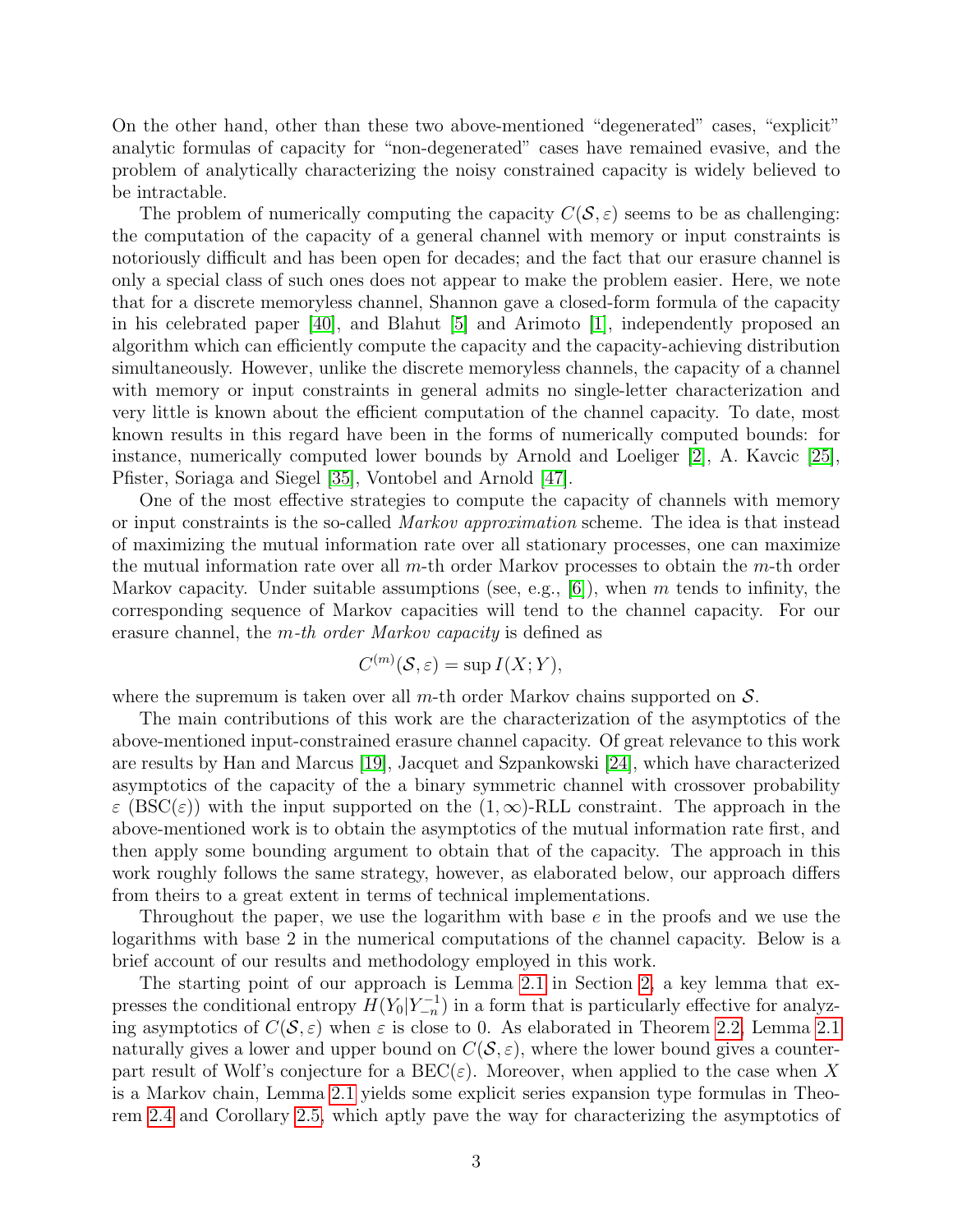the input-constrained erasure channel capacity. Here we remark that the method in [\[19,](#page-27-4) [24\]](#page-27-5) have been further developed for more general families of memory channels in [\[20,](#page-27-6) [21\]](#page-27-7) via examining the contractiveness of an associated random dynamical system [\[4\]](#page-26-3). However, the methodology to derive asymptotics of the mutual information rate in this work capitalizes on certain characteristics that are in a sense unique to erasure channels.

In Section [3,](#page-9-1) we consider a memoryless erasure channel with the input supported on an irreducible finite-type constraint, and in Theorem [3.1,](#page-9-2) we derive partial asymptotics of its capacity  $C(\mathcal{S}, \varepsilon)$  in the vicinity of  $\varepsilon = 0$  where  $C(\mathcal{S}, \varepsilon)$  is written as the sum of a constant term, a linear term in  $\varepsilon$  and an  $O(\varepsilon^2)$ -term. The lower bound part in the proof of this theorem follows from an easy application of Theorem [2.4,](#page-7-0) and the upper bound part hings on an adapted argument in [\[19\]](#page-27-4).

In Section [4,](#page-14-0) we consider a  $\text{BEC}(\varepsilon)$  with the input being a first-order Markov process supported on the  $(1,\infty)$ -RLL constraint  $\mathcal{S}_0$ . Within this special setup, we show in Theorem [4.1](#page-14-1) that the  $I(X; Y)$  is strictly concave with respect to some parameterization of X. And in Section [4.2,](#page-17-0) we numerically evaluate  $C^{(1)}(\mathcal{S}_0, \varepsilon)$  and the corresponding capacity-achieving distribution using the randomized algorithm proposed in [\[16\]](#page-26-4) which proves to be convergent given the concavity of  $I(X; Y)$ . Moreover, the concavity of  $I(X; Y)$  guarantees the uniqueness of the capacity achieving distribution, based on which we derive full asymptotics of the above input-constrained BEC( $\varepsilon$ ) around  $\varepsilon = 0$  in Theorem [4.2,](#page-19-0) where  $C^{(1)}(S, \varepsilon)$  is expressed as an infinite sum of all  $O(\varepsilon^k)$ -terms.

In Section [5,](#page-21-1) we turn to the scenarios when there might be feedback in our erasure channel. We first prove in Theorem [5.1](#page-21-0) that when there is no input constraint, the feedback does not increase the capacity of the erasure channel even with the presence of the channel memory. When the input constraint is not trivial, however, we show in Theorem [5.3](#page-22-0) that feedback does increase the capacity using the example of a  $BEC(\varepsilon)$  with the  $(1,\infty)$ -RLL input constraint, and so feedback may increase the capacity of input-constrained erasure channels even if there is no channel memory. The results obtained in this section suggest the intricacy of the interplay between feedback, memory and input constraints.

### <span id="page-3-1"></span>2 A Key Lemma and Its Applications

In this section, we focus on the mutual information of the erasure channel [\(1\)](#page-0-0) introduced in Section [1.](#page-0-1) The starting point of our approach is the following key lemma, which is particularly effective for analysis of input-constrained erasure channels.

<span id="page-3-0"></span>**Lemma 2.1.** For any  $n \geq 1$ , we have

$$
H(Y_0|Y_{-n}^{-1}) = H(E_0|E_{-n}^{-1}) + \sum_{D \subseteq [-n,-1]} H(X_0|X_D)P(E_0 = 1, E_D = 1, E_{D^c} = 0),\tag{2}
$$

where  $[-n, -1] \triangleq \{-n, \dots, -1\}.$ 

Proof. Note that

$$
H(Y_0|Y_{-n}^{-1}) = -\sum_{y_{-n}^0} p(y_{-n}^0) \log p(y_0|y_{-n}^{-1})
$$
  
=  $T_1(n) + T_2(n)$ ,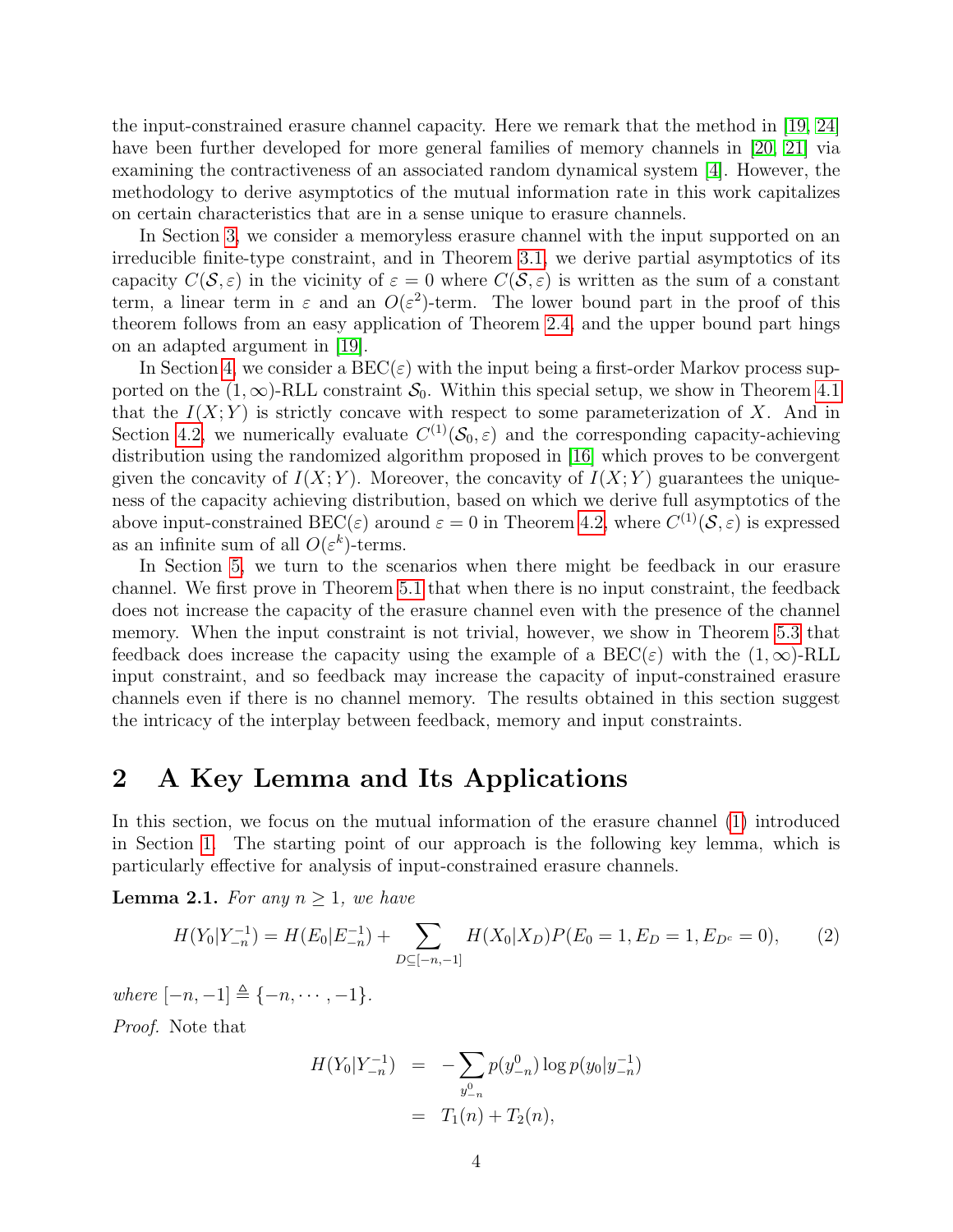where

$$
T_1(n) = -\sum_{y_{-n}^{-1}, y_0 = 0} p(y_{-n}^0) \log p(y_0 | y_{-n}^{-1}) \quad \text{and} \quad T_2(n) = -\sum_{y_{-n}^{-1}, y_0 \neq 0} p(y_{-n}^0) \log p(y_0 | y_{-n}^{-1}).
$$

From the independence of  $\{X_n\}$  and  $\{E_n\}$ , it follows that

$$
p(y_i^j) = \sum_{x_i^j: x_k = y_k \text{ for } k \in \mathcal{I}(y_i^j)} p_X(x_i^j) P(E_{\mathcal{I}(y_i^j)} = 1, E_{\bar{\mathcal{I}}(y_i^j)} = 0)
$$
  
=  $p_X \left( y_{\mathcal{I}(y_i^j)} \right) P(E_{\mathcal{I}(y_i^j)} = 1, E_{\bar{\mathcal{I}}(y_i^j)} = 0).$  (3)

Here and throughout the paper, let  $\mathcal{Y}^*$  be the set of all finite length words over  $\mathcal Y$  and we define, for any  $y_i^j \in \mathcal{Y}^*$ ,

$$
\mathcal{I}(y_i^j) = \{k : i \le k \le j, y_k \ne 0\}, \quad \bar{\mathcal{I}}(y_i^j) = \{k : i \le k \le j, y_k = 0\}
$$

and

<span id="page-4-1"></span>
$$
y_{\mathcal{I}(y_i^j)} = \{y_k : k \in \mathcal{I}(y_i^j)\}.
$$

For  $y_0 \neq 0$ ,

$$
p(y_0|y_{-n}^{-1}) = \frac{p(y_{-n}^0)}{p(y_{-n}^{-1})}
$$
  
= 
$$
\frac{p_X\left(y_{\mathcal{I}(y_{-n}^0)}\right)P(E_{\mathcal{I}(y_{-n}^0)} = 1, E_{\bar{\mathcal{I}}(y_{-n}^0)} = 0)
$$
  
= 
$$
\frac{p_X\left(y_{\mathcal{I}(y_{-n}^{-1})}\right)P(E_{\mathcal{I}(y_{-n}^{-1})} = 1, E_{\bar{\mathcal{I}}(y_{-n}^{-1})} = 0)
$$
  

$$
\stackrel{(a)}{=} p_X\left(y_0|y_{\mathcal{I}(y_{-n}^{-1})}\right)P(E_0 = 1|E_{\mathcal{I}(y_{-n}^{-1})} = 1, E_{\bar{\mathcal{I}}(y_{-n}^{-1})} = 0),
$$

where (a) follows from the fact that  $\bar{\mathcal{I}}(y_{-n}^0) = \bar{\mathcal{I}}(y_{-n}^{-1})$ . Similarly, for  $y_0 = 0$ ,

<span id="page-4-0"></span>
$$
p(y_0|y_{-n}^{-1}) = \frac{p_X\left(y_{\mathcal{I}(y_{-n}^0)}\right)P(E_{\mathcal{I}(y_{-n}^0)} = 1, E_{\bar{\mathcal{I}}(y_{-n}^0)} = 0)}{p_X\left(y_{\mathcal{I}(y_{-n}^{-1})}\right)P(E_{\mathcal{I}(y_{-n}^{-1})} = 1, E_{\bar{\mathcal{I}}(y_{-n}^{-1})} = 0)}
$$
  
\n
$$
\stackrel{(a)}{=} P(E_0 = 1|E_{\mathcal{I}(y_{-n}^{-1})} = 1, E_{\bar{\mathcal{I}}(y_{-n}^{-1})} = 0),
$$

where (*a*) follows from the fact that  $\mathcal{I}(y_{-n}^0) = \mathcal{I}(y_{-n}^{-1})$ . Therefore,

$$
T_1(n) = -\sum_{y_{-n}^{-1}, y_0=0} p(y_{-n}^0) \log p(y_0|y_{-n}^{-1})
$$
  
=  $-\sum_{y_{-n}^{-1}, y_0=0} p(y_{-n}^0) \log P(E_0 = 0|E_{\mathcal{I}(y_{-n}^{-1})} = 1, E_{\bar{\mathcal{I}}(y_{-n}^{-1})} = 0)$   
=  $-\sum_{D \subseteq [-n, -1]} \sum_{y_{-n}^0 : \mathcal{I}(y_{-n}^{-1}) = D, y_0=0} p(y_{-n}^0) \log P(E_0 = 0|E_D) = 1, E_{D^c} = 0)$   
 $\stackrel{(a)}{=} -\sum_{D \subseteq [-n, -1]} P(E_0 = 0, E_D = 1, E_{D^c} = 0) \log P(E_0 = 0|E_D = 1, E_{D^c} = 0),$  (4)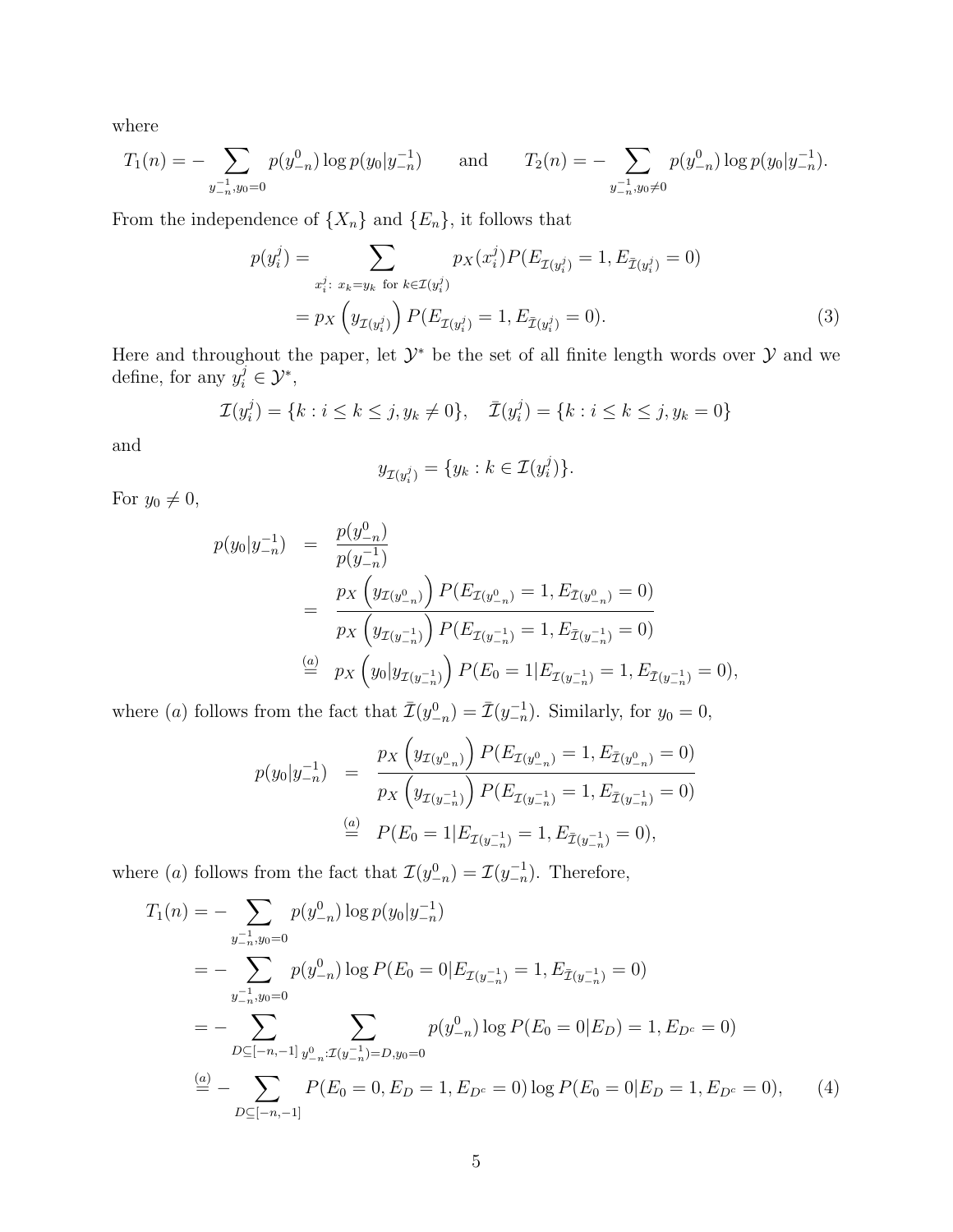where  $(a)$  follows from the fact that for any given  $D \subseteq [-n, -1]$ ,

$$
\sum_{y_{-n}^0 : \mathcal{I}(y_{-n}^{-1}) = D, y_0 = 0} p(y_{-n}^0) = P(E_0 = 0, E_D = 1, E_{D^c} = 0).
$$

Also, we have

$$
T_2(n) = -\sum_{y_{-n}^{-1}, y_0 \neq 0} p(y_{-n}^0) \log p(y_0 | y_{-n}^{-1})
$$
  
=  $-\sum_{y_{-n}^{-1}, y_0 \neq 0} p(y_{-n}^0) \log p_X \left(y_0 | y_{\mathcal{I}(y_{-n}^{-1})}\right) P(E_0 = 1 | E_{\mathcal{I}(y_{-l}^{-1})} = 1, E_{\bar{\mathcal{I}}(y_{-l}^{-1})} = 0)$   
=  $T_3(n) - \sum_{y_{-n}^{-1}, y_0 \neq 0} p(y_{-n}^0) \log P(E_0 = 1 | E_{\mathcal{I}(y_{-n}^{-1})} = 1, E_{\bar{\mathcal{I}}(y_{-n}^{-1})} = 0)$   
 $\stackrel{(a)}{=} T_3(n) - \sum_{D \subseteq [-n, -1]} P(E_0 = 1, E_D = 1, E_{D^c} = 0) \log P(E_0 = 1 | E_D = 1, E_{D^c} = 0), (5)$ 

where  $(a)$  follows from a similar argument as in the proof of  $(4)$  and

$$
T_3(n) = -\sum_{y_{-n}^{-1}, y_0 \neq 0} p(y_{-n}^0) \log p_X(y_0|y_{\mathcal{I}(y_{-n}^{-1})}).
$$

From [\(3\)](#page-4-1), it then follows that

$$
T_3(n) = -\sum_{y_{-n}^{-1}, y_0 \neq 0} p(y_{-n}^0) \log p_X(y_0 | y_{\mathcal{I}(y_{-n}^{-1})})
$$
  
= 
$$
-\sum_{D \subseteq [-n, -1]} \sum_{y_{-n}^0 : \mathcal{I}(y_{-n}^0) = D \cup \{0\}}
$$
  

$$
p_X(y_D, y_0) P(E_0 = 1, E_D = 1, E_{D^c} = 0) \log p_X(y_0 | y_D)
$$
  
= 
$$
\sum_{D \subseteq [-n, -1]} H(X_0 | X_D) P(E_0 = 1, E_D = 1, E_{D^c} = 0).
$$
 (6)

<span id="page-5-2"></span><span id="page-5-1"></span> $\Box$ 

The desired formula for  $H(Y_0|Y_{-n}^{-1})$  then follows from [\(4\)](#page-4-0), [\(5\)](#page-5-1) and [\(6\)](#page-5-2).

One of the immediate applications of Lemma [2.1](#page-3-0) is the following lower and upper bounds on  $C(\mathcal{S}, \varepsilon)$ .

<span id="page-5-0"></span>Theorem 2.2.

$$
(1 - \varepsilon)C(\mathcal{S}, 0) \le C(\mathcal{S}, \varepsilon) \le (1 - \varepsilon)\log K.
$$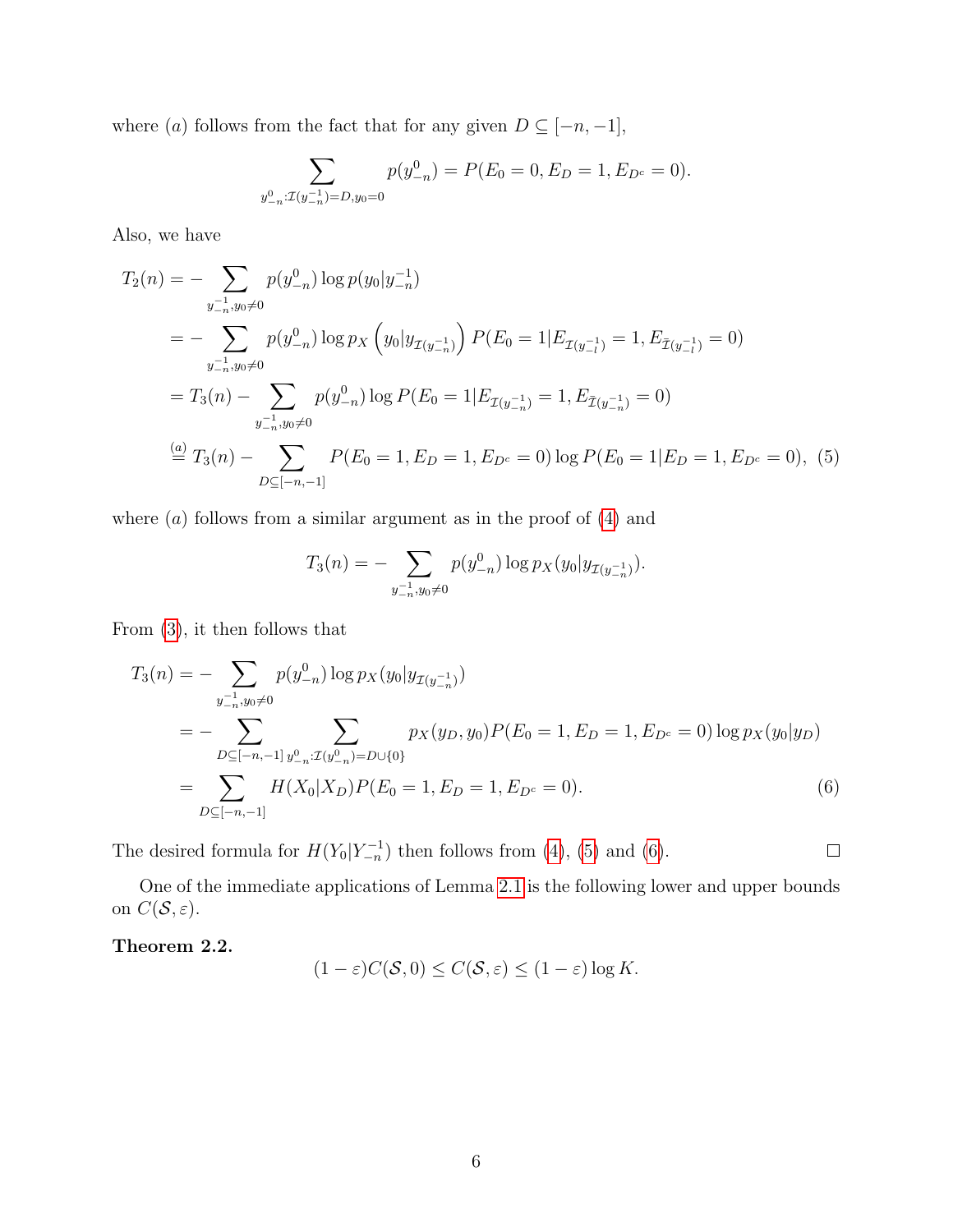Proof. For the upper bound, it follows from Lemma [2.1](#page-3-0) that

$$
I(X;Y) = \lim_{n \to \infty} (H(Y_0|Y_{-n}^{-1}) - H(Y_0|Y_{-n}^{-1}, X_{-n}^0))
$$
  
\n
$$
= \lim_{n \to \infty} \sum_{D \subseteq [-n, -1]} H(X_0|X_D)P(E_0 = 1, E_D = 1, E_{D^c} = 0)
$$
  
\n
$$
\stackrel{(a)}{\leq} \lim_{n \to \infty} \sum_{D \subseteq [-n, -1]} H(X_0)P(E_0 = 1, E_D = 1, E_{D^c} = 0)
$$
  
\n
$$
\leq \lim_{n \to \infty} \sum_{D \subseteq [-n, -1]} P(E_0 = 1, E_D = 1, E_{D^c} = 0) \log K
$$
  
\n
$$
= P(E_0 = 1) \log K
$$
  
\n
$$
= (1 - \varepsilon) \log K,
$$

where we have used the fact that conditioning reduces entropy for  $(a)$ .

Assume S is of topological order m, and let  $\hat{X}$  be the m-order Markov chain that achieves the noiseless capacity  $C(S, 0)$  of the constraint S. Again, it follows from Lemma [2.1](#page-3-0) that

$$
I(\hat{X}; Y) = \lim_{n \to \infty} (H(Y_0 | Y_{-n}^{-1}) - H(Y_0 | Y_{-n}^{-1}, \hat{X}_{-n}^0))
$$
  
\n
$$
= \lim_{n \to \infty} \sum_{D \subseteq [-n, -1]} H(\hat{X}_0 | \hat{X}_D) P(E_0 = 1, E_D = 1, E_{D^c} = 0)
$$
  
\n
$$
\geq \lim_{n \to \infty} \sum_{D \subseteq [-n, -1]} H(\hat{X}_0 | \hat{X}_{-m}^{-1}, \hat{X}_D) P(E_0 = 1, E_D = 1, E_{D^c} = 0)
$$
  
\n
$$
\stackrel{(a)}{=} \lim_{n \to \infty} \sum_{D \subseteq [-n, -1]} H(\hat{X}_0 | \hat{X}_{-m}^{-1}) P(E_0 = 1, E_D = 1, E_{D^c} = 0)
$$
  
\n
$$
= P(E_0 = 1) H(\hat{X}_0 | \hat{X}_{-m}^{-1})
$$
  
\n
$$
= (1 - \varepsilon) C(\mathcal{S}, 0),
$$

where we have used the fact that  $\{\hat{X}_n\}$  is an m-th order Markov chain for  $(a)$ .

Remark 2.3. The upper bound part of Theorem [2.2](#page-5-0) also follows from the well-known fact that (see Theorem [5.1\)](#page-21-0)

 $\Box$ 

$$
C(\mathcal{X}^*, \varepsilon) = (1 - \varepsilon) \log K
$$

and for any  $S$ ,

$$
C(\mathcal{S}, \varepsilon) \leq C(\mathcal{X}^*, \varepsilon),
$$

which is obviously true.

Let  $C'(\mathcal{S}, \varepsilon)$  denote the capacity of a BSC( $\varepsilon$ ) with the  $(d, k)$ -RLL constraint. In [\[49\]](#page-29-1) Wolf posed the following conjecture on  $C'(\mathcal{S}, \varepsilon)$ :

$$
C'(\mathcal{S}, \varepsilon) \ge C'(\mathcal{S}, 0)(1 - H(\varepsilon)),
$$

where  $H(\varepsilon) \triangleq -\varepsilon \log \varepsilon - (1-\varepsilon) \log(1-\varepsilon)$ . A weaker form of this bound has been established in [\[36\]](#page-28-3) by counting the possible subcodes satisfying the  $(d, k)$ -RLL constraint in some linear coding scheme, but the conjecture for the general case still remains open.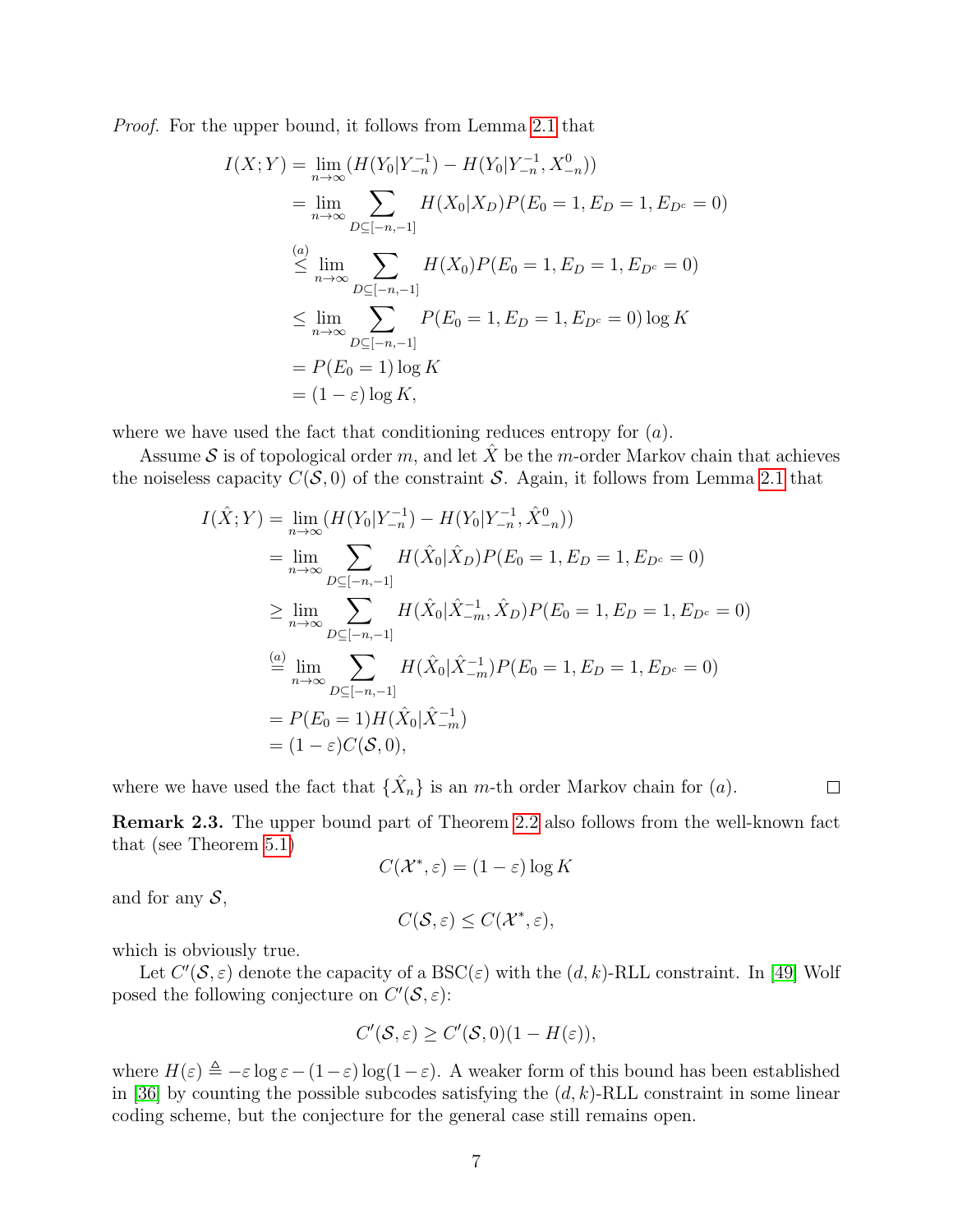It is well known that  $1 - H(\varepsilon)$  is the capacity of a  $BSC(\varepsilon)$  without any input constraint, and  $1 - \varepsilon$  is the capacity of a BEC( $\varepsilon$ ) without any input constraint. So, for an inputconstrained  $\text{BEC}(\varepsilon)$ , the lower bound part of Theorem [2.2](#page-5-0) gives a counterpart result of Wolf's conjecture.

When applied to the channel with a Markovian input, Lemma [2.1](#page-3-0) gives a relatively explicit series expansion type formula for the mutual information rate of [\(1\)](#page-0-0).

<span id="page-7-0"></span>**Theorem 2.4.** Assume  $\{X_n\}$  is an m-th order input Markov chain. Then,

$$
I(X;Y) = \sum_{k=0}^{\infty} \sum_{t=0}^{b(k-1,m)} \sum_{\{i_1^t\} \in B_2(k-1,t)} H(X_0 | X_{i_1^t}, X_{-k-m}^{-k-1}) P(E_{A(k,i_1^t)} = 1, E_{\bar{A}(k,i_1^t)} = 0), (7)
$$

where  $A(k, i_1^t) = \{-k - m, \dots, -k - 1, i_1^t, 0\}$  and  $\overline{A}(k, i_1^t) = \{-k - m, \dots, 0\} - A(k, i_1^t)$ and  $B_2(n, u) = \{ \{i_1, \dots, i_u\} \subseteq [-n, -1] : \text{for all } j = 1, \dots, u, \{i_j, i_j + 1, \dots, i_j + m\} \nsubseteq$  $\{i_1, \dots, i_u\}$  and  $b(k-1, m) = (m-1) \left\lfloor \frac{k-1}{m} \right\rfloor$  $\frac{n-1}{m}\rfloor +R(k-1)$ , here  $R(k-1)$  denotes the remainder of  $k-1$  divided by m.

Proof. Note that

$$
H(Y_0|X_{-n}^0, Y_{-n}^{-1}) = H(X_0E_0|X_{-n}^0, E_{-n}^{-1}, Y_{-n}^{-1})
$$
  
\n
$$
\stackrel{(a)}{=} H(E_0|E_{-n}^{-1}),
$$

where (a) follows from the independence of  $\{X_n\}$  and  $\{E_n\}$ . From Lemma [2.1,](#page-3-0) it then follows that

$$
I(X;Y) = \lim_{n \to \infty} (H(Y_0|Y_{-n}^{-1}) - H(Y_0|X_{-n}^0, Y_{-n}^{-1}))
$$
  
= 
$$
\lim_{n \to \infty} \sum_{D \subseteq [-n,-1]} H(X_0|X_D)P(E_0 = 1, E_D = 1, E_{D^c} = 0).
$$
 (8)

Now, letting

$$
B(n, u) = \{ D \subseteq [-n, -1] : |D| = u \} \text{ and } B_1(n, u) = B(n, u) - B_2(n, u),
$$

we deduce that, for  $\{i_1^t\} \in B_2(k-1,t)$ 

 $\sum$  $D \subseteq [-n,-k-m-1]$  $P(E_{A(k, i_1^t)} = 1, E_D = 1, E_{\bar{A}(k, i_1^t)} = 0, E_{[-n, -k-m-1]-D} = 0) = P(E_{A(k, i_1^t)} = 1, E_{\bar{A}(k, i_1^t)} = 0).$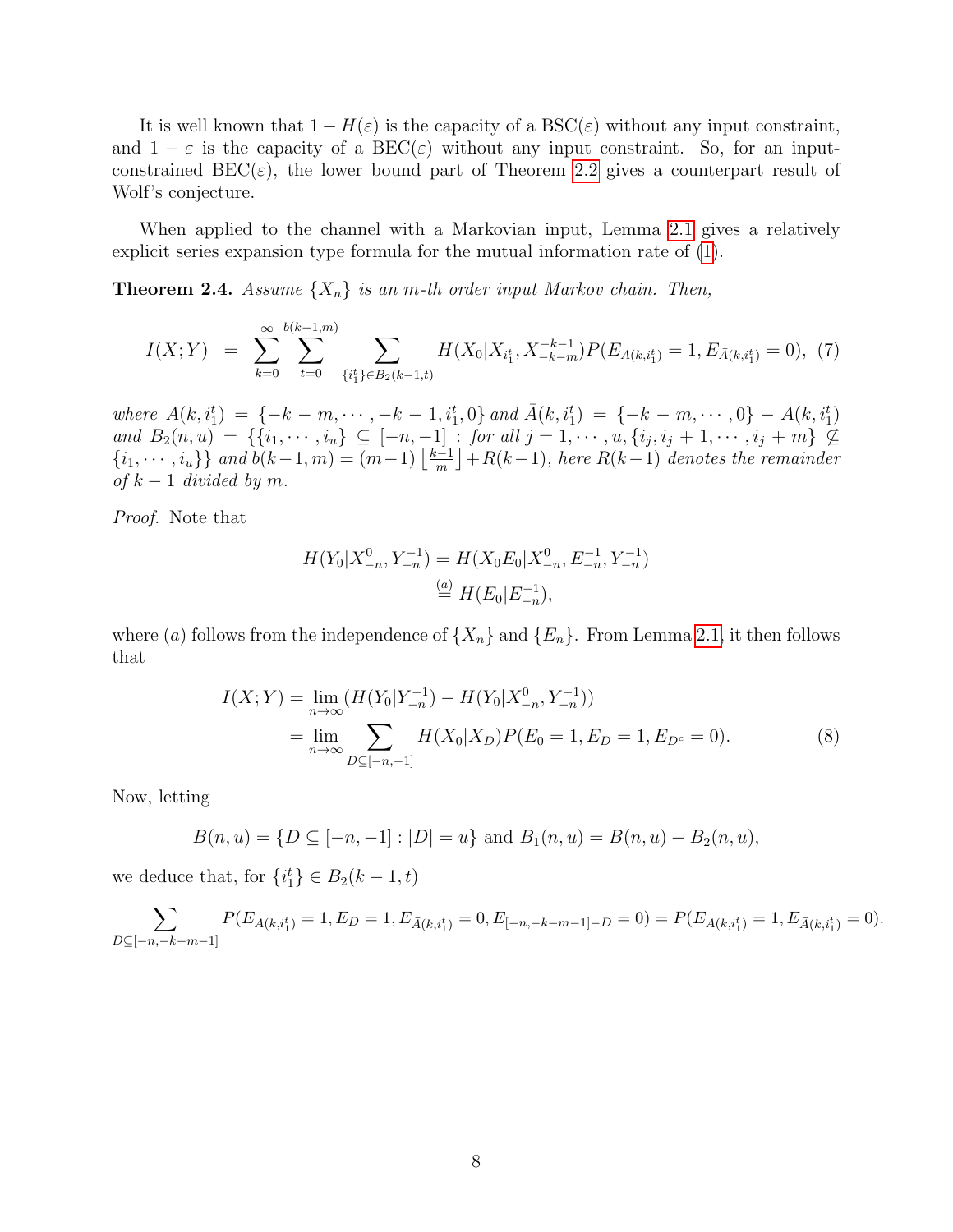and

$$
\sum_{k=m}^{n} \sum_{\{i_1,\dots,i_k\} \in B_1(n,k)} H(X_0|X_{i_1^k})P(E_0 = 1, E_{i_1^k} = 1, E_{\bar{i}_1^k} = 0)
$$
\n
$$
= \sum_{k=0}^{n-m+1} \sum_{t=0}^{b(k-1,m)} \sum_{\{i_1^t\} \in B(k-1,t)} \sum_{D \subseteq [-n,-k-m-1]} \{H(X_0|X_{A(k,i_1^t)}, X_D) \times P(E_{A(k,i_1^t)} = 1, E_D = 1, E_{\bar{A}(k,i_1^t)} = 0, E_{[-n,-k-m-1]-D} = 0) \}
$$
\n
$$
\stackrel{(a)}{=} \sum_{k=0}^{n-m+1} \sum_{t=0}^{b(k-1,m)} \sum_{\{i_1^t\} \in B(k-1,t)} \sum_{D \subseteq [-n,-k-m-1]} \{H(X_0|X_{A(k,i_1^t)}) \times P(E_{A(k,i_1^t)} = 1, E_D = 1, E_{\bar{A}(k,i_1^t)} = 0, E_{[-n,-k-m-1]-D} = 0) \}
$$
\n
$$
= \sum_{k=0}^{n-m+1} \sum_{t=0}^{b(k-1,m)} \sum_{\{i_1^t\} \in B(k-1,t)} H(X_0|X_{A(k,i_1^t)})P(E_{A(k,i_1^t)} = 1, E_{\bar{A}(k,i_1^t)} = 0),
$$

where (a) follows from the fact that  $\{X_n\}$  is an m-th order Markov chain. Then it follows that

$$
\sum_{D \subseteq [-n,-1]} H(X_0|X_D)P(E_0 = 1, E_D = 1, E_{D^c} = 0)
$$
\n
$$
= \sum_{k=0}^n \sum_{\{i_1,\dots,i_k\} \in B(n,k)} H(X_0|X_{i_1^k})P(E_0 = 1, E_{i_1^k} = 1, E_{\bar{i}_1^k} = 0)
$$
\n
$$
= \left(\sum_{k=m}^n \sum_{\{i_1,\dots,i_k\} \in B_1(n,k)} + \sum_{k=0}^{b(n,m)} \sum_{\{i_1,\dots,i_k\} \in B_2(n,k)}\right) H(X_0|X_{i_1^k})P(E_0 = 1, E_{i_1^k} = 1, E_{\bar{i}_1^k} = 0)
$$
\n
$$
= \sum_{k=0}^{n-m+1} \sum_{t=0}^{b(k-1,m)} \sum_{\{i_1^t\} \in B(k-1,t)} H(X_0|X_{A(k,i_1^t)})P(E_{A(k,i_1^t)} = 1, E_{\bar{A}(k,i_1^t)} = 0) + T(n), \tag{9}
$$

where

$$
T(n) = \sum_{k=0}^{b(n,m)} \sum_{\{i_1^k\} \in B_2(n,k)} H(X_0 | X_{i_1^k}) P(E_0 = 1, E_{i_1^k} = 1, E_{\bar{i}_1^k} = 0).
$$

It follows from  $H(X_0|X_{i_1^k}) \leq \log K$  that

$$
T(n) \le \sum_{k=0}^{b(n,m)} \sum_{\{i_1^k\} \in B_2(n,k)} P(E_0 = 1, E_{i_1^k} = 1, E_{i_1^k} = 0) \log K \le P(F_n) \log K,
$$

where  $F_n$  is the event that "there is no m consecutive 1's in  $E_{-n}^{-1}$ ". Now, let  $W_i =$  $(E_i, \dots, E_{i-m+1})$  for  $i \leq -1$ . Then it follows from the assumption that  $W_i$  is also a stationary and ergodic process with  $P(W_i = (1, \dots, 1)) > 0$ . Using Poincare's recurrence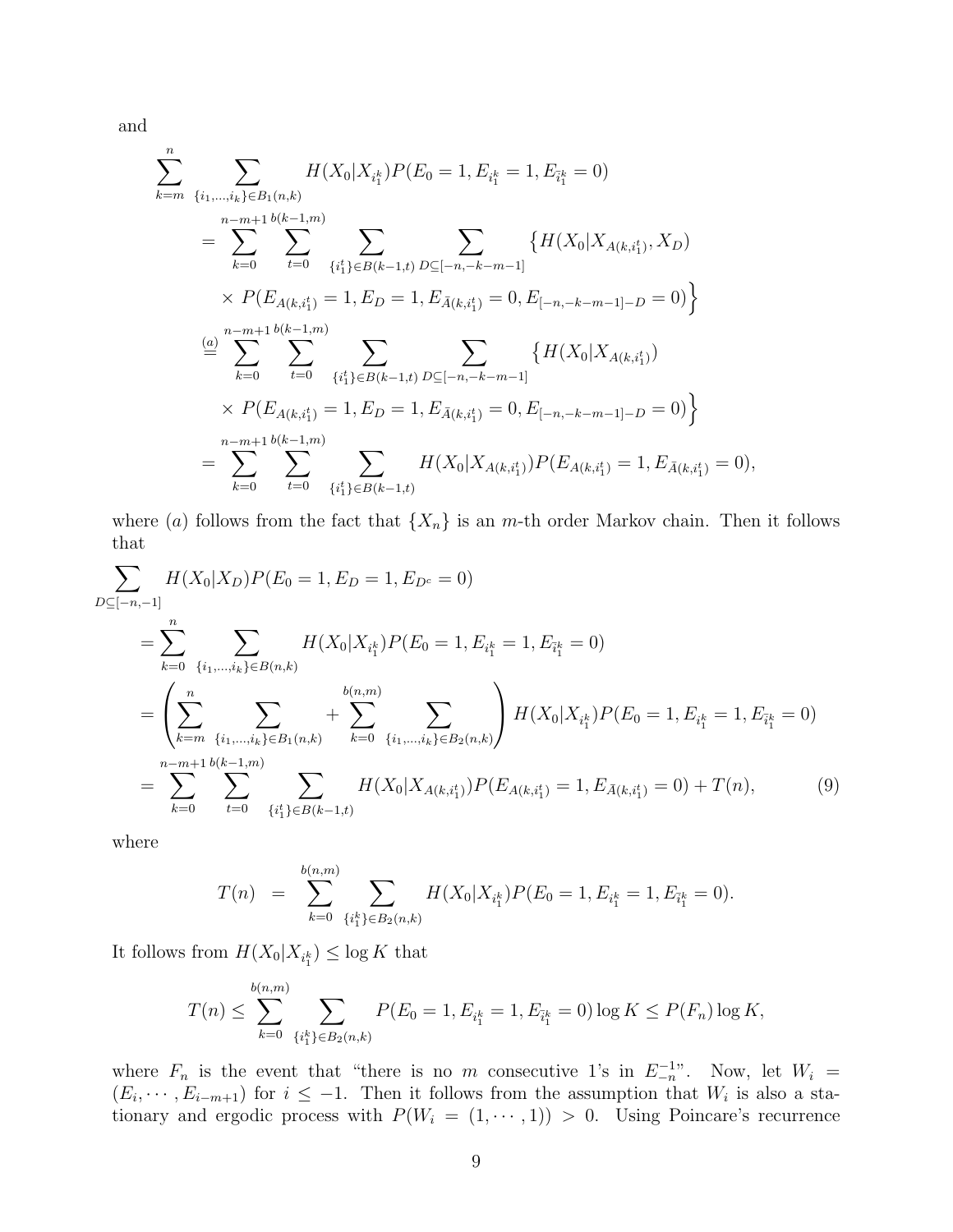theorem [\[10\]](#page-26-5), we have that  $P(W_i = (1, \dots, 1)$  *i.o.*) = 1, which implies that  $P(F) = 0$ , where F denotes the event that "there is no m consecutive 1's in  $E^{-1}_{-\infty}$ ". This, together with the fact that  $\lim_{n\to\infty} P(F_n) = P(F)$ , implies that  $\lim_{n\to\infty} T(n) = 0$ , and therefore the proof of the theorem is complete.  $\Box$ 

The following corollary can be readily deduced from Theorem [2.4.](#page-7-0)

<span id="page-9-0"></span>**Corollary 2.5.** Assume that  $\{E_n\}$  is i.i.d. and  $\{X_n\}$  is an m-th order Markov chain. Then

$$
I(X;Y) = (1 - \varepsilon)^{m+1} \sum_{k=0}^{\infty} \sum_{t=0}^{b(k-1,m)} a(k,t)(1 - \varepsilon)^t \varepsilon^{k-t}, \tag{10}
$$

where

$$
a(k,t) = \sum_{\{i_1...i_t\} \in B_2(k-1,t)} H(X_0 | X_{i_1^t}, X_{-k-m}^{-k-1}).
$$

In particular, if  $\{X_n\}$  is a first-order Markov chain,

<span id="page-9-3"></span>
$$
I(X;Y) = (1 - \varepsilon)^2 \sum_{k=0}^{\infty} H(X_0 | X_{-k-1}) \varepsilon^k.
$$
 (11)

**Remark 2.6.** A series expansion type formula for  $H(X|Y)$  different from [\(11\)](#page-9-3) is given in Theorem 12 of [\[46\]](#page-28-4) for a discrete memoryless erasure channel with a first-order input Markov chain. It can be verified that these two formulas are "equivalent" in the sense that either one can be deduced from the other one via simple derivations. The form that our formula takes however makes it particularly effective for the capacity analysis of an input-constrained erasure channel.

### <span id="page-9-1"></span>3 Input-Constrained Memoryless Erasure Channel

In this section, we will focus on the case when  ${E_n}$  is i.i.d. and S is an irreducible finite-type constraint of topological order m. With Lemma [2.1](#page-3-0) and Corollary [2.5](#page-9-0) established, we are ready to characterize the asymptotics of the capacity of this type of erasure channels.

As mentioned in Section [1,](#page-0-1) when  $\varepsilon = 0$ , it is well known [\[33\]](#page-27-2) that there exists an *m*th-order Markov chain  $\hat{X}$  with  $\mathcal{A}(\hat{X}) = \mathcal{S}$  such that

<span id="page-9-5"></span>
$$
H(\hat{X}) = H(\hat{X}_0 | \hat{X}_{-m}^{-1}) = \max_{\mathcal{A}(X) \subseteq \mathcal{S}} H(X) = C(\mathcal{S}, 0),
$$
\n(12)

where the maximization is over all stationary processes supported on  $S$ . The following theorem characterizes the asymptotics of  $C(S, \varepsilon)$  near  $\varepsilon = 0$ .

<span id="page-9-2"></span>**Theorem 3.1.** Assume that  $\{E_n\}$  is i.i.d. Then,

<span id="page-9-4"></span>
$$
C(\mathcal{S}, \varepsilon) = C(\mathcal{S}, 0) - \left\{ (m+1)H(\hat{X}_0 | \hat{X}_{-m}^{-1}) - \sum_{i=1}^m H(\hat{X}_0 | \hat{X}_{-i+1}^{-1}, \hat{X}_{-i-m}^{-i-1}) \right\} \varepsilon + O(\varepsilon^2). \tag{13}
$$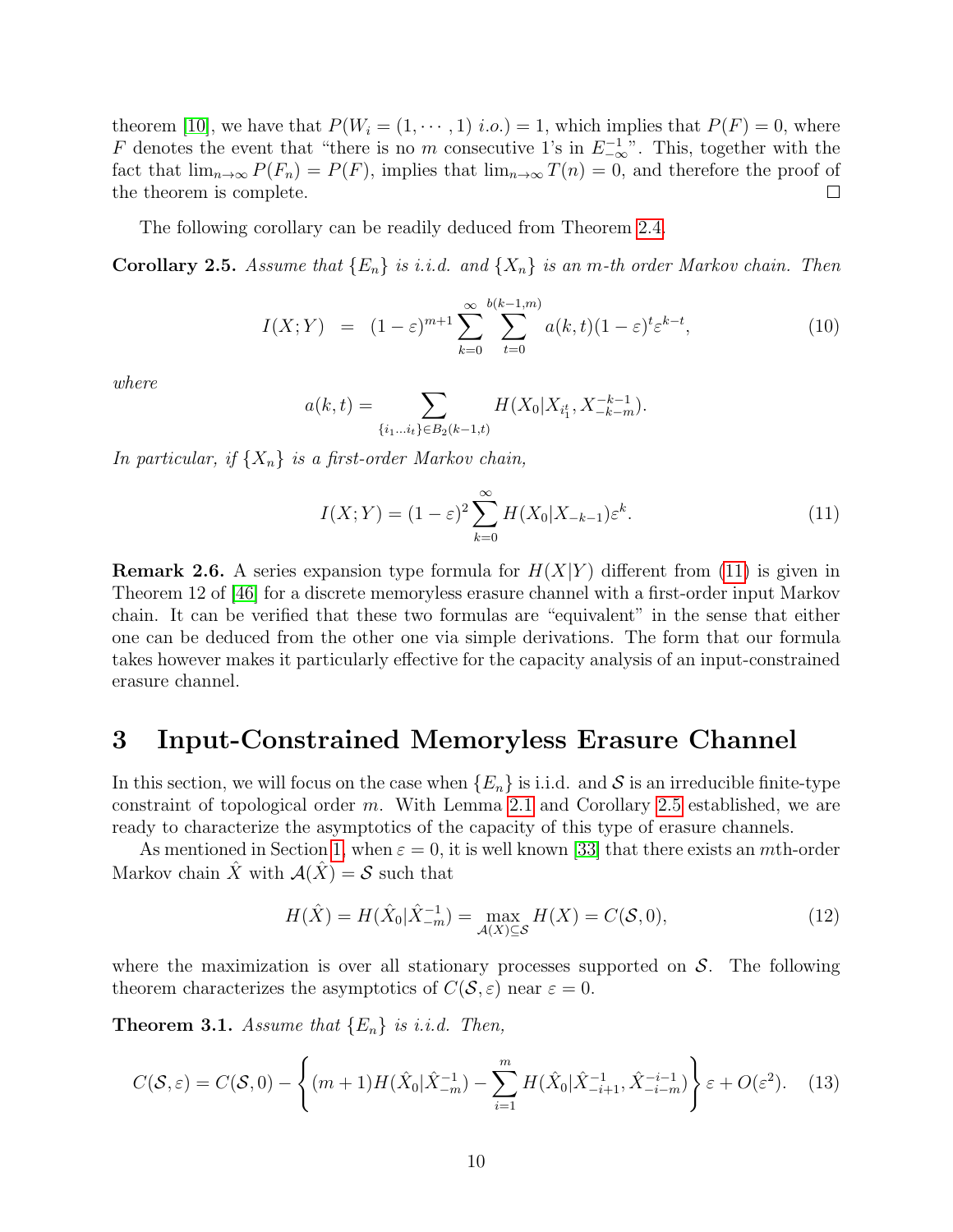Moreover, for any  $n \geq m$ ,  $C^{(n)}(\mathcal{S}, \varepsilon)$  is of the same asymptotic form as in [\(3.1\)](#page-9-2), namely,

<span id="page-10-1"></span>
$$
C^{(n)}(\mathcal{S}, \varepsilon) = C(\mathcal{S}, 0) - \left\{ (m+1)H(\hat{X}_0 | \hat{X}_{-m}^{-1}) - \sum_{i=1}^m H(\hat{X}_0 | \hat{X}_{-i+1}^{-1}, \hat{X}_{-i-m}^{-i-1}) \right\} \varepsilon + O(\varepsilon^2). \tag{14}
$$

*Proof.* To establish [\(13\)](#page-9-4), we prove that  $C(S, \varepsilon)$  is lower and upper bounded by the same asymptotic form as in [\(13\)](#page-9-4).

For the lower bound part, we consider the channel [\(1\)](#page-0-0) with  $\hat{X}$  as its input. Note that

$$
P(\hat{F}_0) = (1 - \varepsilon)^m
$$
 and  $P(\hat{F}_k) = \varepsilon (1 - \varepsilon)^m$  for  $1 \le k \le m$ ,

and furthermore, for  $k \geq m + 1$ 

$$
P(\hat{F}_k) = \sum_{t=0}^{b(k-1,m)} |B_2(k-1,t)| (1-\varepsilon)^{t+m} \varepsilon^{k-t},
$$

where we have defined

$$
\hat{F}_k = \{E_{-k-1}^{-k-m} = 1, E_{-k} = 0, E_{-k+1}^{-1} \text{ contains no } m \text{ consecutive } 1\text{'s}\}.
$$

It then follows that

<span id="page-10-0"></span>
$$
(1 - \varepsilon)^{m+1} \sum_{k=m+1}^{\infty} \sum_{t=0}^{b(k-1,m)} a(k,t)(1-\varepsilon)^t \varepsilon^{k-t}
$$
  
\n
$$
\leq (1 - \varepsilon) \sum_{k=m+1}^{\infty} P(\hat{F}_k) \log K
$$
  
\n
$$
\stackrel{(a)}{=} (1 - \varepsilon)(1 - \sum_{k=0}^{m} P(\hat{F}_k) \log K
$$
  
\n
$$
= (m\varepsilon^2(1-\varepsilon)^m + \sum_{u=2}^{m} {m \choose u} (1-\varepsilon)^{m-u} \varepsilon^u) \log K
$$
  
\n
$$
= O(\varepsilon^2), \qquad (15)
$$

where (a) follows from  $P(\cup_{k\geq 0} \hat{F}_k) = 1$  and the constant in  $O(\varepsilon^2)$  depends only on m and K. Then, from Corollary [2.5,](#page-9-0) it follows that

$$
C(S, \varepsilon) \ge I(\hat{X}; Y) = (1 - \varepsilon)^{m+1} \sum_{k=0}^{\infty} \sum_{t=0}^{b(k-1,m)} a(k, t)(1 - \varepsilon)^t \varepsilon^{k-t}
$$
  
=  $(1 - \varepsilon)^{m+1} \sum_{k=0}^{m} \sum_{t=0}^{b(k-1,m)} a(k, t)(1 - \varepsilon)^t \varepsilon^{k-t} + (1 - \varepsilon)^{m+1} \sum_{k=m+1}^{\infty} \sum_{t=0}^{b(k-1,m)} a(k, t)(1 - \varepsilon)^t \varepsilon^{k-t}$   

$$
\stackrel{(b)}{=} H(\hat{X}_0 | \hat{X}_{-m}^{-1}) + \left\{ (m+1)H(\hat{X}_0 | \hat{X}_{-m}^{-1}) - \sum_{i=1}^{m} H(\hat{X}_0 | \hat{X}_{-i+1}^{-1}, \hat{X}_{-i-m}^{-i-1}) \right\} \varepsilon + O(\varepsilon^2),
$$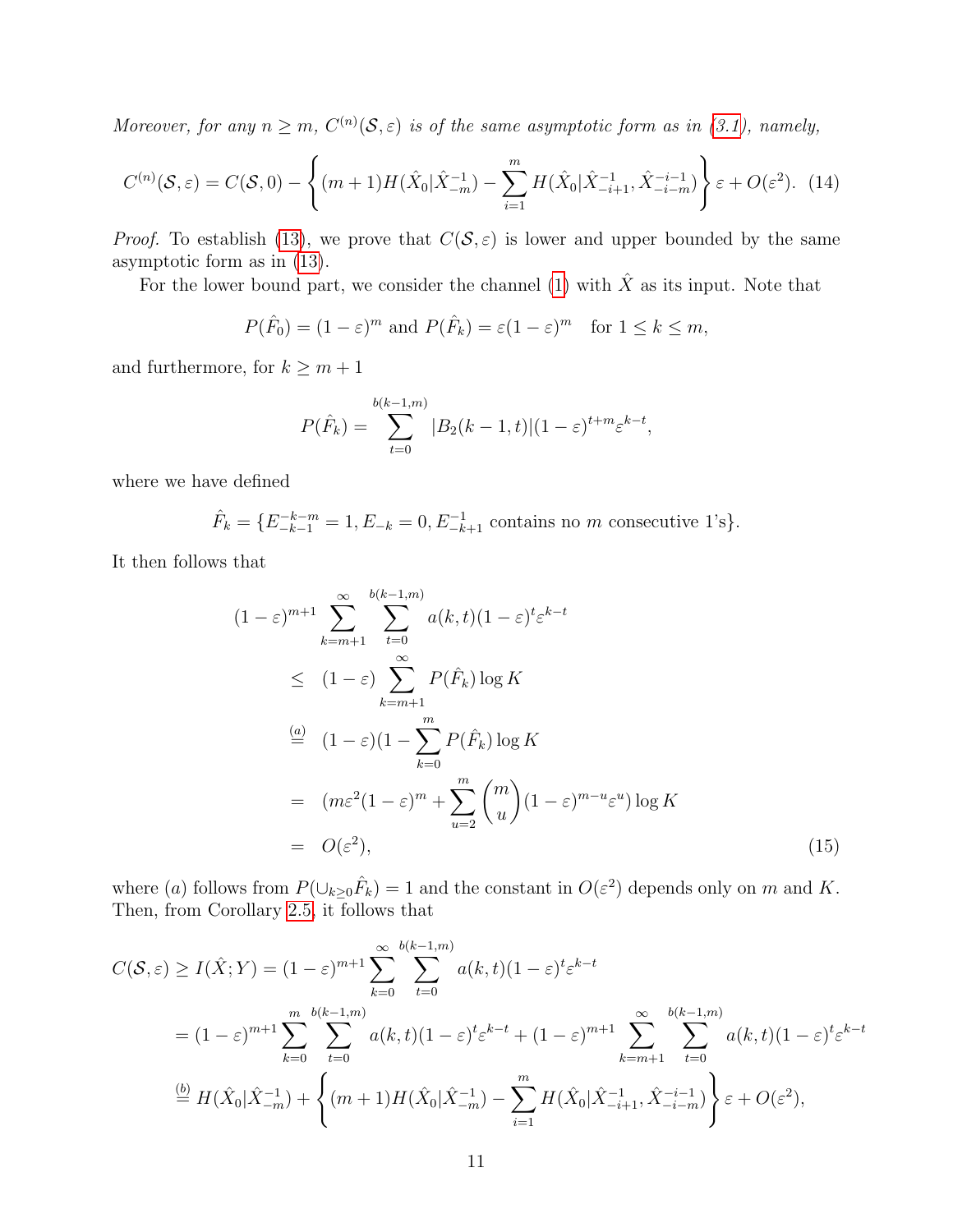where  $(b)$  follows from  $(15)$  and

$$
\sum_{k=0}^m \sum_{t=0}^{b(k-1,m)} a(k,t)(1-\varepsilon)^{t+m+1} \varepsilon^{k-t} = H(\hat{X}_0|\hat{X}_{-m}^{-1}) + \left\{(m+1)H(\hat{X}_0|\hat{X}_{-m}^{-1}) - \sum_{i=1}^m H(\hat{X}_0|\hat{X}_{-i+1}^{-1},\hat{X}_{-i-m}^{-i-1})\right\} \varepsilon + O(\varepsilon^2).
$$

This, together with [\(12\)](#page-9-5), establishes that  $C(S, \varepsilon)$  is lower bounded by the asymptotic form in [\(13\)](#page-9-4).

For the upper bound part, we will adapt the argument in [\[19\]](#page-27-4). Let

$$
S_n = \left\{ \mathbf{p}_n = (p(\hat{x}_{-n}^0) : \hat{x}_{-n}^0 \in \mathcal{A}(\hat{X}_{-n}^0)) : p(\hat{x}_{-n}^0) > 0, \sum_{\hat{x}_0^n \in \mathcal{A}(\hat{X}_{-n}^0)} p(\hat{x}_{-n}^0) = 1 \right\}
$$

and

$$
S_{n,\delta} = \{ \mathbf{p}_n \in S_n : p(\hat{x}_{-n}^0) > \delta \text{ for any } \hat{x}_{-n}^0 \in \mathcal{A}(\hat{X}_{-n}^0) \},
$$

where  $\mathcal{A}(\hat{X}_{-n}^0) = \{\hat{x}_{-n}^0 : p(\hat{x}_n^0) > 0\}$ . In this proof, we define

$$
C_n(\varepsilon,\mathcal{S}) = \sup_{\mathbf{p}_n \in S_n} H(Y_0|Y_{-n}^{-1}) - H(\varepsilon).
$$

It then follows from Lemma [2.1](#page-3-0) that

$$
C_n(\mathcal{S}, \varepsilon) = \sup_{\mathbf{p}_n \in S_n} f(\mathbf{p}_n, \varepsilon),
$$

where

$$
f(\mathbf{p}_n,\varepsilon) \triangleq \sum_{k=1}^n \sum_{D \subseteq [-n,-1],|D|=k} H(X_0|X_D)(1-\varepsilon)^{k+1} \varepsilon^{n-k}.
$$

Let  $\bar{\mathbf{p}}_n(\varepsilon)$  maximize  $f(\mathbf{p}_n, \varepsilon)$ . As  $f(\mathbf{p}_n, \varepsilon)$  is continuous in  $(\mathbf{p}_n, \varepsilon)$  and is maximized at  $\hat{\mathbf{p}}_n$ when  $\varepsilon = 0$ , there exists some  $\varepsilon_0 > 0$  (depends on n) and  $\delta > 0$  such that for all  $\varepsilon < \varepsilon_0$ ,  $\overline{\mathbf{p}}_n(\varepsilon) \in S_{n,\delta}$ . Then for  $\varepsilon \leq \varepsilon_0$ , there exists some constant M (depends on n) such that

$$
C_n(\mathcal{S}, \varepsilon) \le \sup_{\mathbf{p}_n \in S_{n,\delta}} \left\{ H(X_0 | X_{-n}^{-1}) + \left( (n+1)H(X_0 | X_{-n}^{-1}) - \sum_{k=1}^n H(X_0 | X_{-k+1}^{-1}, X_{-n}^{-k-1}) \right) \varepsilon \right\} + M\varepsilon^2.
$$

From now on, we write

$$
g_1(\mathbf{p}_n) = H(X_0|X_{-n}^{-1}), \quad g_2(\mathbf{p}_n) = \left( (n+1)H(X_0|X_{-n}^{-1}) - \sum_{k=1}^n H(X_0|X_{-k+1}^{-1}, X_{-n}^{-k-1}) \right) \varepsilon.
$$

Letting  $\mathbf{H} = \mathbf{H}(\mathbf{p}_n)$  be the Hessian of  $g_1(\mathbf{p}_n)$ , we now expand  $g_1(\mathbf{p}_n)$  and  $g_2(\mathbf{p}_n)$  around  $\mathbf{p}_n = \hat{\mathbf{p}}_n$  to obtain

$$
g_1(\mathbf{p}_n) = g_1(\hat{\mathbf{p}}_n) + \frac{1}{2}\mathbf{q}_n^T \mathbf{H} \mathbf{q}_n + O(|\mathbf{q}_n|^2)
$$

and

$$
g_2(\mathbf{p}_n) = g_2(\hat{\mathbf{p}}_n) + \sum_{\hat{x}_{-n}^0 \in \mathcal{A}(\hat{X}_{-n}^0)} \frac{\partial g_2(\hat{\mathbf{p}}_n)}{\partial p(\hat{x}_{-n}^0)} q(\hat{x}_{-n}^0) + O(|\mathbf{q}_n|).
$$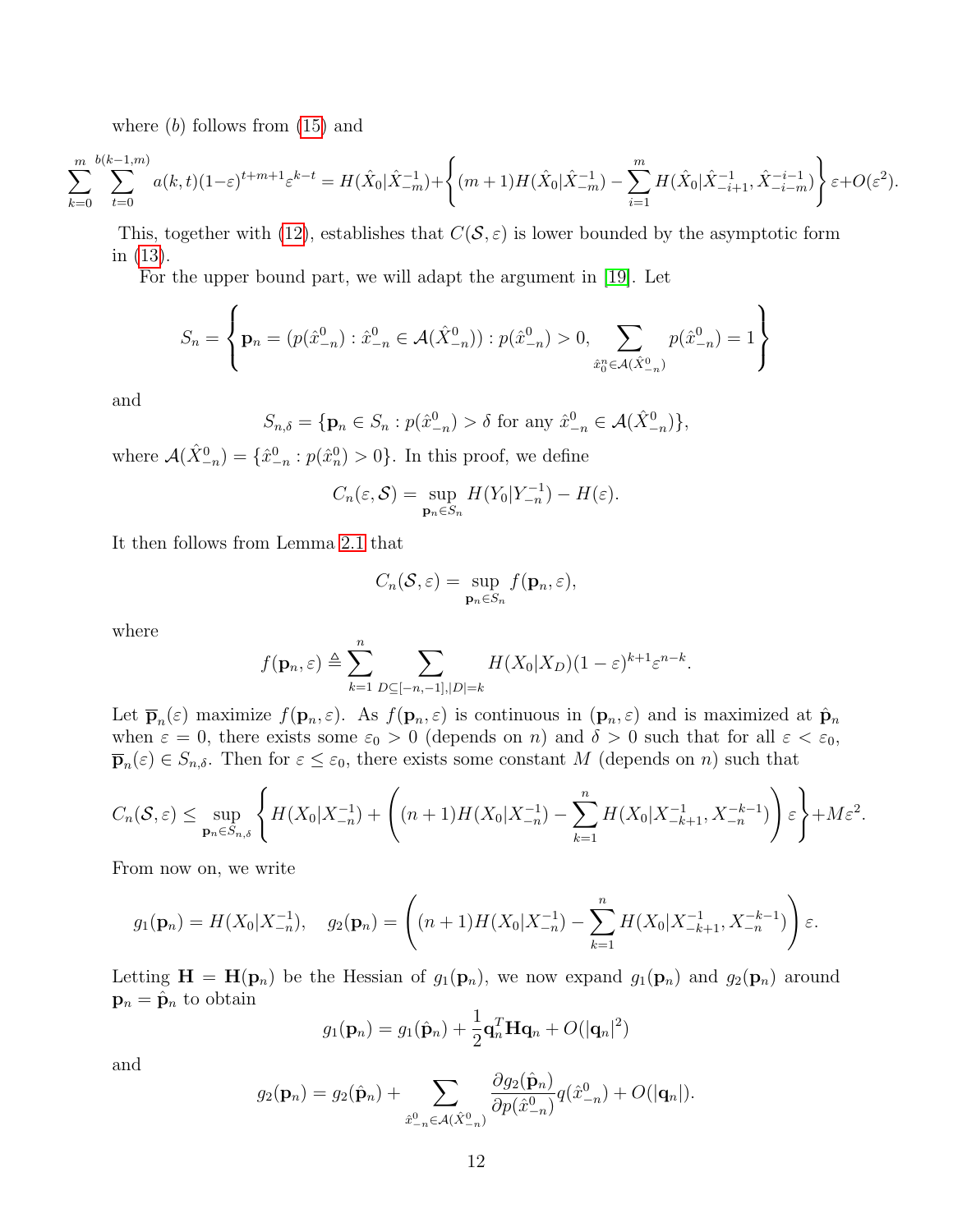where  $\mathbf{q}_n \triangleq \mathbf{p}_n - \hat{\mathbf{p}}_n$  contains all  $q(\hat{x}_{-n}^0)$  as its coordinates. Since **H** is negative definite (see Lemma 3.1 [\[19\]](#page-27-4)), we deduce that, for  $|\mathbf{q}_n|$  sufficiently small,

$$
g_1(\mathbf{p}_n)+g_2(\mathbf{p}_n)\varepsilon \leq g_1(\hat{\mathbf{p}}_n)+g_2(\hat{\mathbf{p}}_n)\varepsilon+\frac{1}{4}\mathbf{q}_n^T\mathbf{H}\mathbf{q}_n+2\sum_{\hat{x}_{-n}^0\in\mathcal{A}(\hat{X}_{-n}^0)}\left|\frac{\partial g_2(\hat{\mathbf{p}}_n)}{\partial p(\hat{x}_{-n}^0)}q(\hat{x}_{-n}^0)\right|\varepsilon.
$$

Without loss of generality, we henceforth assume **H** is a diagonal matrix with all diagonal entries denoted  $k(\hat{x}_{-n}^0) < 0$  (since otherwise we can diagonalize **H**). Now, let

$$
\mathcal{A}_1(\hat{X}_{-n}^0) = \left\{ \hat{x}_{-n}^0 : \frac{1}{4} k(\hat{x}_{-n}^0) \left| q(\hat{x}_{-n}^0) \right|^2 + 2 \left| \frac{\partial g_2(\hat{\mathbf{p}}_n)}{\partial p(\hat{x}_{-n}^0)} \right| \left| q(\hat{x}_{-n}^0) \right| \varepsilon < 0 \right\}
$$

and let  $\mathcal{A}_2(\hat{X}_{-n}^0)$  denote the complement of  $\mathcal{A}_1(\hat{X}_{-n}^0)$  in  $\mathcal{A}(\hat{X}_{-n}^0)$ :

$$
\mathcal{A}_2(\hat{X}_{-n}^0) = \mathcal{A}(\hat{X}_{-n}^0) - \mathcal{A}_1(\hat{X}_{-n}^0).
$$

Then, we have

$$
f(\mathbf{p}_n, \varepsilon) \leq g_1(\hat{\mathbf{p}}_n) + g_2(\hat{\mathbf{p}}_n)\varepsilon + \frac{1}{4}\mathbf{q}_n^T \mathbf{H} \mathbf{q}_n + 2 \sum_{\hat{x}_{-n}^0 \in \mathcal{A}(\hat{X}_{-n}^0)} \left| \frac{\partial g_2(\hat{\mathbf{p}}_n)}{\partial p(\hat{x}_{-n}^0)} \right| |q(\hat{x}_{-n}^0)| \varepsilon + M\varepsilon^2
$$
  

$$
\leq g_1(\hat{\mathbf{p}}_n) + g_2(\hat{\mathbf{p}}_n)\varepsilon + \sum_{\hat{x}_{-n}^0 \in \mathcal{A}_2(\hat{X}_{-n}^0)} \left( \frac{1}{4} q(\hat{x}_{-n}^0)^2 k(\hat{x}_{-n}^0) + 2 \left| \frac{\partial g_2(\hat{\mathbf{p}}_n)}{\partial p(\hat{x}_{-n}^0)} \right| |q(\hat{x}_{-n}^0)| \varepsilon \right) + M\varepsilon^2
$$
  

$$
\stackrel{(a)}{\leq} g_1(\hat{\mathbf{p}}_n) + g_2(\hat{\mathbf{p}}_n)\varepsilon + \sum_{\hat{x}_{-n}^0 \in \mathcal{A}_2(\hat{X}_{-n}^0)} \frac{4 \left| \frac{\partial g_2(\hat{\mathbf{p}}_n)}{\partial p(\hat{x}_{-n}^0)} \right|^2 \varepsilon^2}{-k(\hat{x}_{-n}^0)} + M\varepsilon^2,
$$

where (a) follows from the easily verifiable fact that for any  $\hat{x}^0_{-n} \in \mathcal{A}_2(\hat{X}^0_{-n}),$ 

$$
\frac{1}{4}q(\hat x_{-n}^0)^2k(\hat x_{-n}^0)+2\left|\frac{\partial g_2(\hat{\mathbf p}_n)}{\partial p(\hat x_{-n}^0)}\right|\left|q(\hat x_{-n}^0)\right|\varepsilon\leq\frac{4\left|\frac{\partial g_2(\hat{\mathbf p}_n)}{\partial p(\hat x_{-n}^0)}\right|^2\varepsilon^2}{-k(\hat x_{-n}^0)}.
$$

Since  $\hat{X}_{-n}^0$  is an *m*-th order Markov chain, we deduce that

$$
g_1(\hat{\mathbf{p}}_n) + g_2(\hat{\mathbf{p}}_n)\varepsilon = H(\hat{X}_0|\hat{X}_{-n}^{-1}) + \left( (n+1)H(\hat{X}_0|\hat{X}_{-n}^{-1}) - \sum_{k=1}^n H(\hat{X}_0|\hat{X}_{-k+1}^{-1}, \hat{X}_{-n}^{-k-1}) \right) \varepsilon
$$
  
=  $H(\hat{X}_0|\hat{X}_{-m}^{-1}) + \left( (m+1)H(\hat{X}_0|\hat{X}_{-m}^{-1}) - \sum_{k=1}^m H(\hat{X}_0|\hat{X}_{-k+1}^{-1}, \hat{X}_{-m}^{-k-1}) \right) \varepsilon,$ 

We now ready to deduce that, for some positive constant  $M_1$ ,

$$
f(\mathbf{p}_n, \varepsilon) \le H(\hat{X}_0 | \hat{X}_{-m}^{-1}) + \left( (m+1)H(\hat{X}_0 | \hat{X}_{-m}^{-1}) - \sum_{k=1}^m H(\hat{X}_0 | \hat{X}_{-k+1}^{-1}, \hat{X}_{-m}^{-k-1}) \right) \varepsilon + M_1 \varepsilon^2,
$$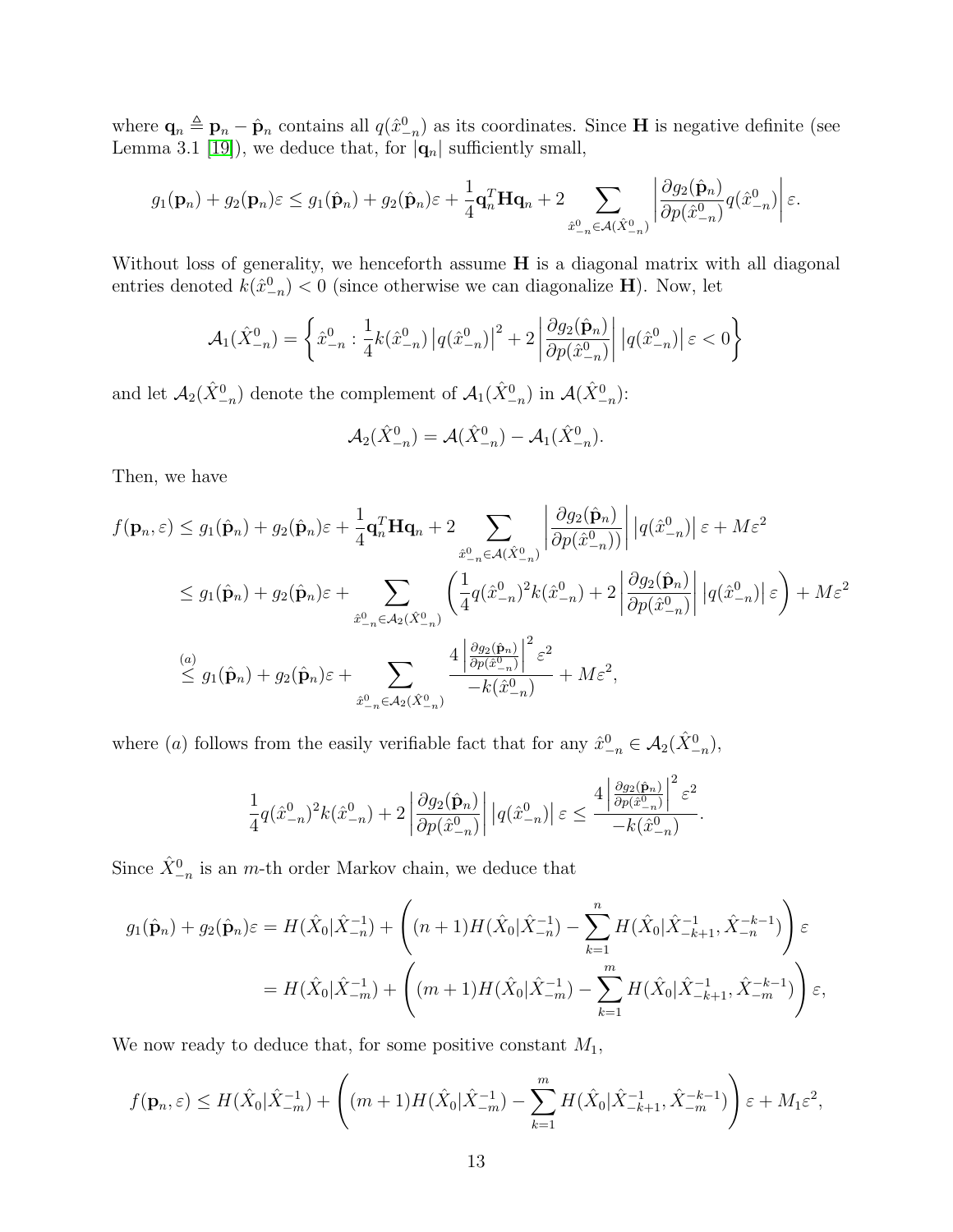which further implies that

$$
C(\varepsilon, \mathcal{S}) \le C_n(\varepsilon, \mathcal{S}) \le H(\hat{X}_0 | \hat{X}_{-m}^{-1}) + \left( (m+1)H(\hat{X}_0 | \hat{X}_{-m}^{-1}) - \sum_{k=1}^m H(\hat{X}_0 | \hat{X}_{-k+1}^{-1}, \hat{X}_{-m}^{-k-1}) \right) \varepsilon + M_1 \varepsilon^2.
$$

The proof of [\(13\)](#page-9-4) is then complete.

With  $C(S, \varepsilon)$  replaced with  $C^{(m)}(S, \varepsilon)$ , the proof of [\(13\)](#page-9-4) also establishes [\(14\)](#page-10-1).

Remark 3.2. In a fairly general setting (where input constraints are not considered), a similar asymptotic formula with a constant term, a term linear in  $\varepsilon$  and a residual  $o(\varepsilon)$ -term has been derived in Theorem 23 of [\[46\]](#page-28-4).

As an immediate corollary of Theorem [3.1,](#page-9-2) the following result gives asymptotics of the capacity of a BEC( $\varepsilon$ ) with the input supported on the  $(1,\infty)$ -RLL constraint  $\mathcal{S}_0$ .

**Corollary 3.3.** Assume  $K = 2$  and  $\{E_n\}$  is i.i.d. Then, we have

$$
C(\mathcal{S}_0, \varepsilon) = \log \lambda - \frac{2 \log 2}{1 + \lambda^2} \varepsilon + O(\varepsilon^2),
$$

and for any  $n \geq 1$ ,  $C^{(n)}(\mathcal{S}_0, \varepsilon)$  is of the same asymptotic form, namely,

<span id="page-13-0"></span>
$$
C^{(n)}(\mathcal{S}_0, \varepsilon) = \log \lambda - \frac{2\log 2}{1 + \lambda^2} \varepsilon + O(\varepsilon^2). \tag{16}
$$

 $\Box$ 

 $\Box$ 

*Proof.* Let  $\lambda = (1 + \sqrt{5})/2$ . It is well known [\[30\]](#page-27-0) that the noiseless capacity

$$
C(\mathcal{S}_0,0)=\log\lambda
$$

and the first-order Markov chain  $\{\hat{X}_n\}$  with the following transition probability matrix

<span id="page-13-1"></span>
$$
\Pi = \begin{bmatrix} 1 - 1/\lambda^2 & 1/\lambda^2 \\ 1 & 0 \end{bmatrix},\tag{17}
$$

achieves the noiseless capacity, that is,  $H(\hat{X}) = C(\mathcal{S}_0, 0) = \log \lambda$ . Furthermore, via straightforward computations, we deduce that

$$
H(\hat{X}_0|\hat{X}_{-2}) = \frac{\lambda^2}{1+\lambda^2}H(2/\lambda^2) + \frac{1}{1+\lambda^2}H(1/\lambda^2) = 2\log\lambda - \frac{2\log 2}{1+\lambda^2},
$$

which, together with the fact that

$$
H(\hat{X}) = H(\hat{X}_0 | \hat{X}_{-1}) = \log \lambda,
$$

implies

$$
C(\mathcal{S}_0, \varepsilon) = \log \lambda - \frac{2 \log 2}{1 + \lambda^2} \varepsilon + O(\varepsilon^2),
$$

as desired.

And the asymptotic form of  $C^{(n)}(\mathcal{S}_0, \varepsilon)$  follows from similar computations.

**Remark 3.4.** The asymptotic form in [\(16\)](#page-13-0) only gives partial asymptotics of  $C^{(n)}(\mathcal{S}_0, \varepsilon)$  for any  $n \geq 1$ . For the case  $n = 1$ , we will derive later on the full asymptotics of  $C^{(1)}(\mathcal{S}_0, \varepsilon)$ ; see [\(24\)](#page-19-1) in Section [4.](#page-14-0)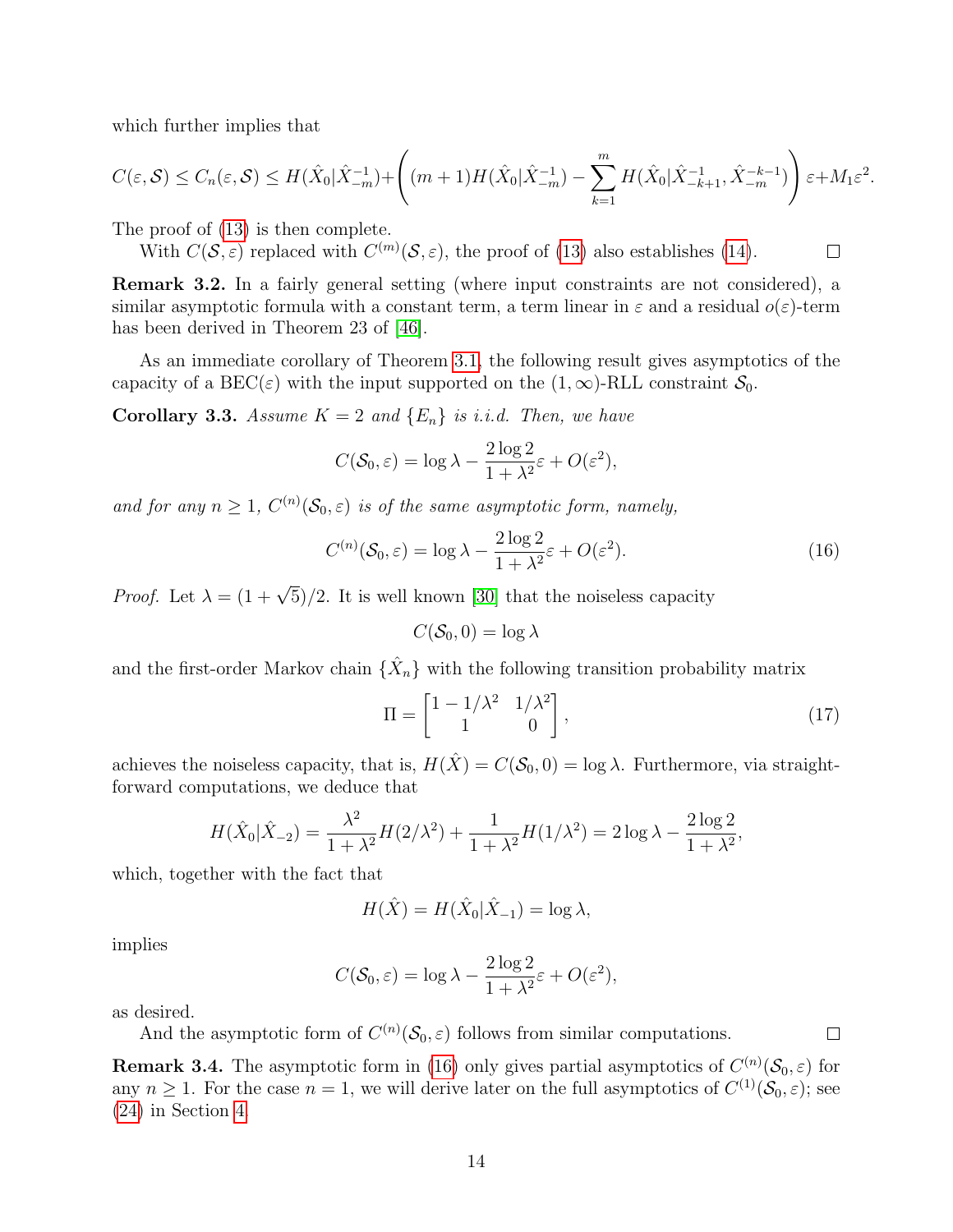#### <span id="page-14-0"></span>4 Input-Constrained Binary Erasure Channel

In this section, we will focus on a  $\text{BEC}(\varepsilon)$  with the input being a first-order Markov process supported on the  $(1, \infty)$ -RLL constraint  $S_0$ . To be more precise, we assume that  $K = 2$ ,  ${E_n}$  is i.i.d. and  ${X_n}$  is a first-order Markov chain, taking values in  ${1,2}$  and having the following transition probability matrix:

$$
\Pi = \begin{bmatrix} 1 - \theta & \theta \\ 1 & 0 \end{bmatrix}.
$$

In Section [4.1,](#page-14-2) we will show that  $I(X; Y)$  is concave with respect to  $\theta$ , and in Section [4.2,](#page-17-0) we apply the algorithm in [\[16\]](#page-26-4) to numerically evaluate  $C^{(1)}(\mathcal{S}_0,\varepsilon)$ , whose convergence is guaranteed by the above-mentioned concavity result. Finally, in Section [4.3,](#page-18-0) we characterize the full asymptotics of  $C^{(1)}(\mathcal{S}_0, \varepsilon)$  around  $\varepsilon = 0$ .

#### <span id="page-14-2"></span>4.1 Concavity

The concavity of the mutual information rate of special families of finite-state machine channels (FSMCs) has been considered in [\[21\]](#page-27-7) and [\[29\]](#page-27-8). The results therein actually imply that the concavity of  $I(X; Y)$  with respect to some parameterization of the Markov chain X when  $\varepsilon$  is small enough. In this section, however, we will show that  $I(X; Y)$  is concave with respect to  $\theta$ , irrespective of the values of  $\varepsilon$ . Below is the main theorem of this section.

<span id="page-14-1"></span>**Theorem 4.1.** For all  $\varepsilon \in [0,1)$ ,  $I(X;Y)$  is strictly concave with respect to  $\theta$ ,  $0 \le \theta \le 1$ .

Proof. From Corollary [2.5,](#page-9-0) it follows that to prove the theorem, it suffices to show that for any  $n \geq 1$ ,  $H(X_0|X_{-n})$  is strictly concave with respect to  $\theta$ ,  $0 \leq \theta \leq 1$ . To prove this, we will deal with the following several cases:

**Case 1:**  $n = 1$ . Straightforward computations give

$$
H(X_0|X_{-1}) = \frac{-\theta \log \theta - (1-\theta) \log(1-\theta)}{1+\theta}
$$

and

$$
H''(X_0|X_{-1}) = \frac{1}{(1+\theta)^3} \left\{ 2\log\theta - 4\log(1-\theta) - \frac{1}{\theta} - \frac{4}{1-\theta} + 1 \right\}.
$$

One checks that the function within the brace is negative and it takes the maximum at  $\theta = 1/2$ . Therefore  $H(X_0|X_{-1})$  is strictly concave in  $\theta$ .

**Case 2:**  $n \geq 2$ . By definition,

$$
H(X_0|X_{-n}) = P(X_{-n} = 1)H(X_0|X_{-n} = 1) + P(X_{-n} = 2)H(X_0|X_{-n} = 2).
$$

The following facts can be verified easily:

- (i)  $f(\theta) \triangleq P(X_{-n} = 1) = 1 P(X_{-n} = 2) = \frac{1}{1+\theta};$
- (ii) the *n*-step transition probability matrix of the Markov chain  $\{X_n\}$  is

$$
\Pi^n = \begin{bmatrix} g_{n+1}(\theta) & 1 - g_{n+1}(\theta) \\ g_n(\theta) & 1 - g_n(\theta) \end{bmatrix},
$$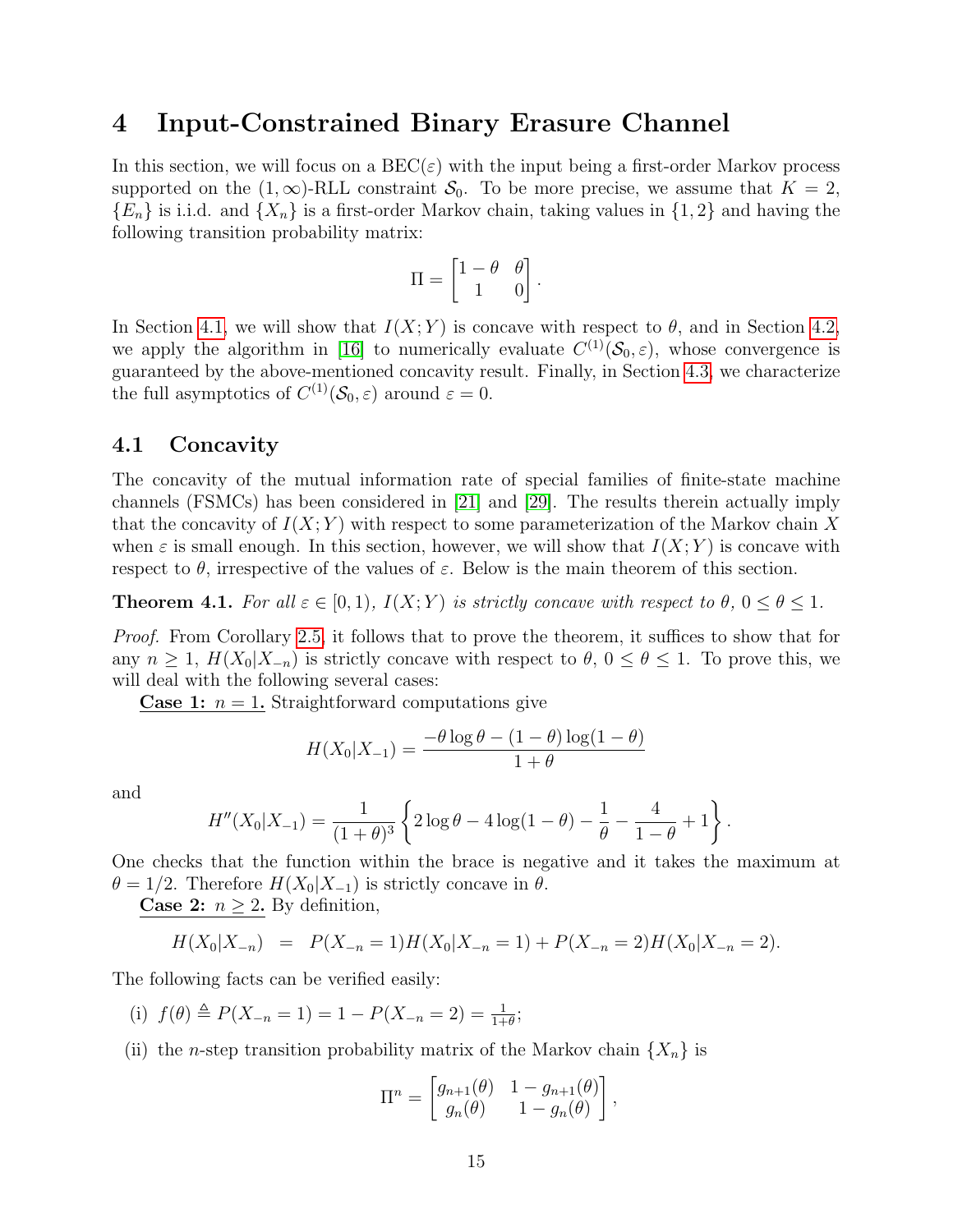where

$$
g_n(\theta) \triangleq \frac{1 - (-\theta)^n}{1 + \theta};
$$

(iii)  $H(y) = -y \log y - (1 - y) \log(1 - y)$  is strictly concave with respect to y for  $y \in (0, 1)$ . With the above notation, we have

$$
H(X_0|X_{-n}) = f(\theta)H(g_{n+1}(\theta)) + (1 - f(\theta))H(g_n(\theta))
$$

and

$$
H''(X_0|X_{-n}) = fH''(g_{n+1})(g'_{n+1})^2 + (1-f)H''(g_n)(g'_n)^2
$$
\n(18)

<span id="page-15-1"></span><span id="page-15-0"></span>
$$
+ f''(H(g_{n+1}) - H(g_n)) \tag{19}
$$

<span id="page-15-2"></span>
$$
-2f'H'(g_n)g'_n + (1-f)H'(g_n)g''_n \tag{20}
$$

<span id="page-15-3"></span>
$$
+ 2f'H'(g_{n+1})g'_{n+1} + fH'(g_{n+1})g''_{n+1},
$$
\n(21)

where  $f = f(\theta)$  and  $g_n = g_n(\theta)$ . It follows from (i) and (iii) that the term [\(18\)](#page-15-0) is strictly negative. So, to prove the theorem, it suffices to show that  $T \triangleq (19) + (20) + (21) \leq 0$  $T \triangleq (19) + (20) + (21) \leq 0$  $T \triangleq (19) + (20) + (21) \leq 0$  $T \triangleq (19) + (20) + (21) \leq 0$  $T \triangleq (19) + (20) + (21) \leq 0$  $T \triangleq (19) + (20) + (21) \leq 0$  $T \triangleq (19) + (20) + (21) \leq 0$ .

By the mean value theorem,

$$
(19) = \frac{2}{(1+\theta)^3} (g_{n+1} - g_n) \log \frac{1-z_1}{z_1}
$$
  
= 
$$
\frac{2(-\theta)^n (1+\theta)}{(1+\theta)^4} \log \frac{1-z_1}{z_1},
$$

where  $z_1$  lies between  $g_n$  and  $g_{n+1}$ . As a function of  $z_1$ ,  $\frac{2(-\theta)^n(1+\theta)}{(1+\theta)^4}$  $\frac{(-\theta)^n(1+\theta)}{(1+\theta)^4} \log \frac{1-z_1}{z_1}$  takes the maximum at  $g_n$ . It then follows that

$$
T \leq \frac{c_n \{2\theta - 2 + (-\theta)^{n-1} [(n^2 - 3n)\theta^2 + 2(n^2 - n - 2) + n^2 + n] \}}{(1 + \theta)^4} + \frac{c_{n+1} \{4 - (-\theta)^{n-1} [(n^2 - 3n)\theta^2 + 2(n^2 - n - 2) + n^2 + n] \}}{(1 + \theta)^4} = \frac{c_n [2\theta - 2 + Q(n, \theta)(-\theta)^{n-1}]}{(1 + \theta)^4} + \frac{c_{n+1} [4 - Q(n, \theta)(-\theta)^{n-1}]}{(1 + \theta)^4},
$$

where

$$
Q(n, \theta) = (n^2 - 3n)\theta^2 + 2(n^2 - n - 2)\theta + n^2 + n
$$

and

$$
c_n = \log \frac{1 - g_n}{g_n}.
$$

We then consider the following several cases:

Case 2.1: *n* is a positive even number. We first consider the case that  $g_n \leq \frac{1}{2}$  $\frac{1}{2}$ . For this case, obviously we have  $c_n \geq 0$ ,  $g_{n+1} > \frac{1}{2}$  $\frac{1}{2}$  and  $Q(n, \theta) > 0$ , which further implies that

$$
T \leq \frac{c_n[2\theta - 2 - Q(n,\theta)\theta^{n-1}]}{(1+\theta)^4} + \frac{c_{n+1}[4+Q(n,\theta)\theta^{n-1}]}{(1+\theta)^4} < 0.
$$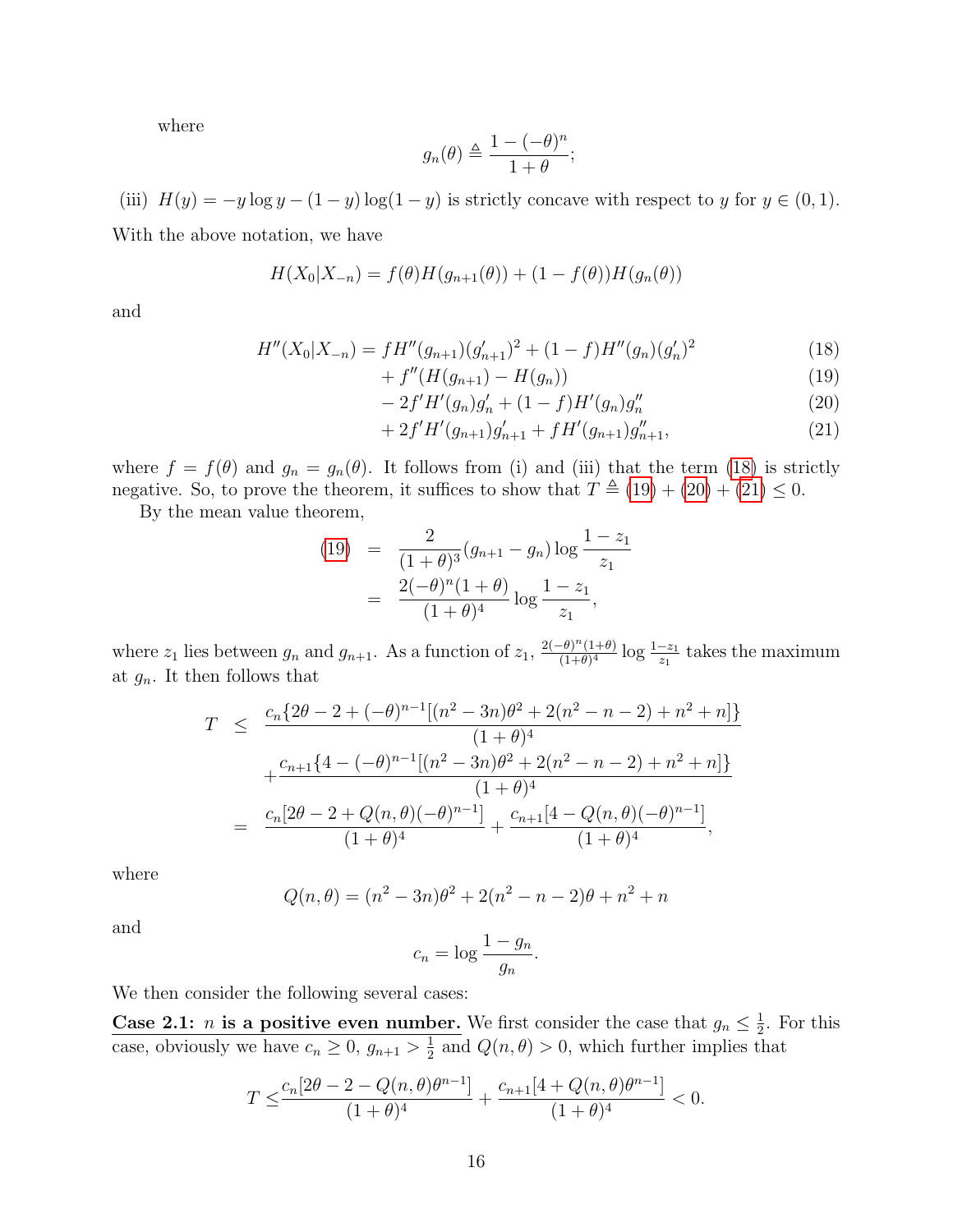Now, for the case that  $g_n > \frac{1}{2}$  $\frac{1}{2}$ , again obviously we have  $c_n < 0$  and furthermore,

$$
c_{n+1} - c_n = \log \frac{1 - g_{n+1}}{g_{n+1}} - \log \frac{1 - g_n}{g_n} \le 0,
$$

where we have used the fact that  $g_n \leq g_{n+1}$  for a positive even number n. Now, we are ready to deduce that

$$
T \leq \frac{c_n[2\theta - 2 - Q(n, \theta)\theta^{n-1}]}{(1+\theta)^4} + \frac{c_{n+1}[4 + Q(n, \theta)\theta^{n-1}]}{(1+\theta)^4}
$$
  
= 
$$
\frac{(c_{n+1} - c_n)(4 + Q(n, \theta)\theta^{n-1})}{(1+\theta)^4} + \frac{c_n(2\theta + 2)}{(1+\theta)^4}
$$
  
< 0.

Case 2.2: *n* is a positive odd integer and  $n \geq 3$ . In this case, we have

$$
T \leq \frac{c_n[2\theta - 2 + Q(n, \theta)\theta^{n-1}]}{(1+\theta)^4} + \frac{c_{n+1}[4 - Q(n, \theta)\theta^{n-1}]}{(1+\theta)^4}
$$
  
= 
$$
\frac{(c_{n+1} - c_n)[4 - Q(n, \theta)\theta^{n-1}]}{(1+\theta)^4} + \frac{c_n(2\theta + 2)}{(1+\theta)^4}
$$
  

$$
\leq \frac{1}{(1+\theta)^4} \left\{ \frac{[4 - Q(n, \theta)\theta^{n-1}]\theta^n}{(1 - y_2)y_2} + (2\theta + 2)(1/g_n - 2) \right\}
$$

where the last inequality follows from the mean value theorem, the inequality  $\log z \leq z - 1$ for  $z > 0$  and the fact that  $z_2$  lies between  $g_n$  and  $g_{n+1}$ .

,

Let  $y_2 = B_n/(1 + \theta)$  and  $C_n = 1 + \theta - B_n$ , where  $B_n \in [1 - \theta^{n+1}, 1 + \theta^n]$ . Then

$$
T \leq \frac{1}{(1+\theta)^4} \left\{ \frac{[4-Q(n,\theta)\theta^{n-1}]\theta^n}{(1-g_2)g_2} + (2\theta+2)(1/g_n-2) \right\}
$$
  
 
$$
\leq \frac{(2\theta-2-4\theta^n)B_nC_n + (1+\theta)(1+\theta^n)\theta^n(4-Q(n,\theta)\theta^{n-1})}{B_nC_n(1+\theta)^3(1+\theta^n)}.
$$

Note that the above numerator, as a function of  $B_n$ , takes the maximum at  $B_n = 1 + \theta^n$ . Denote this maximum by  $-2\theta(1+\theta^n)h_1(n,\theta)$ , where

$$
h_1(n,\theta) = 1 - \theta - 3\theta^{n-1} + \theta^n + \frac{Q(n,\theta)}{2}\theta^{2n-2} + \frac{Q(n,\theta) - 4}{2}\theta^{2n-1}.
$$

To complete the proof, it suffices to prove  $h_1(n, \theta) \geq 0$ . Substituting  $Q(n, \theta)$  into  $h_1(n, \theta)$ , we have

$$
h_1(n,\theta) = 1 - \theta - 3\theta^{n-1} + \theta^n + \frac{Q(n,\theta)}{2}\theta^{2n-2} + \frac{Q(n,\theta) - 4}{2}\theta^{2n-1}
$$
  
= 1 - \theta - 3\theta^{n-1} + \theta^n + \frac{\theta^{2n-2}}{2}[(n^2 - 3n)\theta^3  
+(3n^2 - 5n - 4)\theta^2 + (3n^2 - n - 8)\theta + n^2 + n]  
\ge h(n,\theta),

where

$$
h(n,\theta) = 1 - \theta - 3\theta^{n-1} + \theta^n + (4n^2 - 4n - 6)\theta^{2n+1}.
$$

The following facts can be easily verified: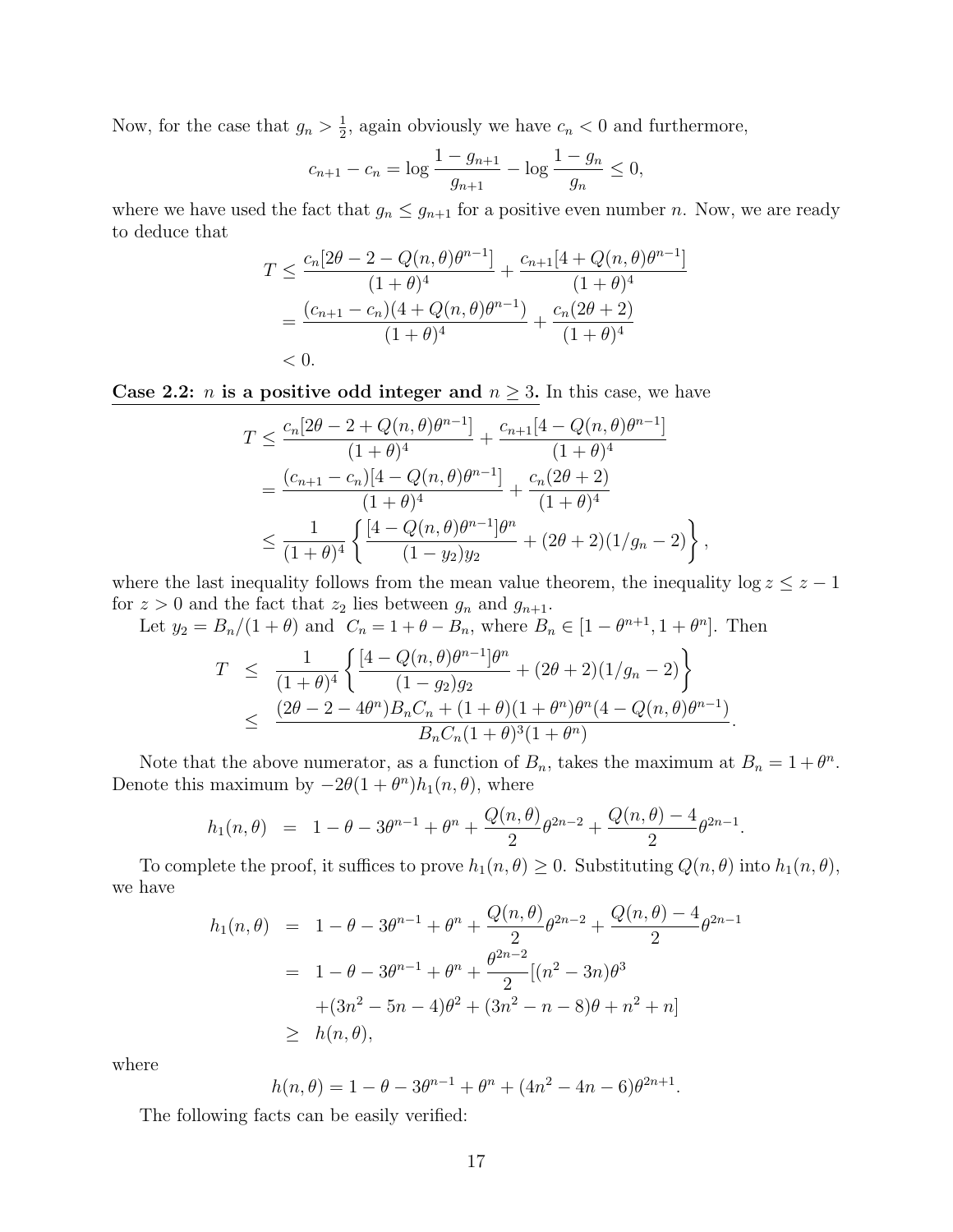(a)  $h(n, \theta)$  takes the minimum at some  $\theta_0$ , where  $\theta_0$  satisfies the following equation

<span id="page-17-1"></span>
$$
h'(n,\theta) = 0;\t(22)
$$

.

(b)  $h'(n, \theta) < 0$  for  $\theta \in [0, 1/2]$  and  $n \ge 11$ .

It then follows from (a) and (b) that  $\theta_0 \geq 1/2$  for  $n > 11$ . Solving [\(22\)](#page-17-1) in  $\theta^{n-2}$ , we have

$$
\theta_0^{n-2} = \frac{(3 - \theta_0)n - 3 + \sqrt{((3 - \theta_0)n - 3)^2 + 4(2n + 1)(4n^2 - 4n - 6)\theta_0^5}}{2(2n + 1)(4n^2 - 4n - 6)\theta_0^5}
$$

For  $n \ge 11$ , substituting  $\theta_0^{n-2}$  into  $h(n, \theta)$ , we have

$$
h_1(n, \theta) \ge h(n, \theta)
$$
  
\n
$$
\ge h(n, \theta_0)
$$
  
\n
$$
= 1 - \theta_0 - 3\theta_0^{n-1} + \theta_0^n + (4n^2 - 4n - 6)\theta_0^{2n+1}
$$
  
\n
$$
\ge \theta_0^{n-1}[-3 + \theta_0 + (4n^2 - 4n - 6)\theta_0^4 \cdot \theta_0^{n-2}]
$$
  
\n
$$
\ge \theta_0^{n-1}v(n),
$$

where

$$
v(n) = -\frac{5}{2} + \frac{2n - 3 + \sqrt{(2n - 3)^2 + (2n + 1)(4n^2 - 4n - 6)2^{-3}}}{2(2n + 1)}.
$$

One checks that  $v(n) > 0$  for  $n \ge 65$ . Now, with the fact that  $h_1(n, \theta) > 0$  for  $3 \le n \le$ 65 (this can be verified via tedious yet straightforward computations since  $h_1(n, \theta)$  is an elementary function), we conclude that for  $h_1(n, \theta) \geq 0$  for all  $n \geq 3$  and  $\theta \in [0, 1]$ .  $\Box$ 

# <span id="page-17-0"></span> $\textbf{4.2} \quad \textbf{Numerical evaluation of} \,\, C^{(1)}(\mathcal{S}_0,\varepsilon)$

When  $\varepsilon = 0$ , that is, when the channel is "perfect" with no erasures, both  $C(S, \varepsilon)$  and  $C^{(m)}(\mathcal{S},\varepsilon)$  boil down to the noiseless capacity of the constraint  $\mathcal{S}$ , which can be explicitly computed [\[33\]](#page-27-2); however, little progress has been made for the case when  $\varepsilon > 0$  due to the lack of simple and explicit characterization for  $C(S, \varepsilon)$  and  $C^{(m)}(S, \varepsilon)$ . In terms of numerically computing  $C(\mathcal{S}, \varepsilon)$  and  $C^{(m)}(\mathcal{S}, \varepsilon)$ , relevant work can be found in the subject of FSMCs, as input-constrained memoryless erasure channels can be regarded as special cases of FSMCs. Unfortunately, the capacity of an FSMC is still largely unknown and the fact that our channel is only a special FSMC does not seem to make the problem easier.

Recently, Vontobel *et al.* [\[48\]](#page-28-5) proposed a generalized Blahut-Arimoto algoritm (GBAA) to compute the capacity of an FSMC; and in [\[16\]](#page-26-4), Han also proposed a randomized algorithm to compute the capacity of an FSMC. For both algorithms, the concavity of the mutual information rate is a desired property for the convergence (the convergence of the GBAA requires, in addition, the concavity of certain conditional entropy rate). On the other hand, as elaborated in [\[29\]](#page-27-8), such a desired property, albeit established for a few special cases [\[21,](#page-27-7) [29\]](#page-27-8), is not true in general.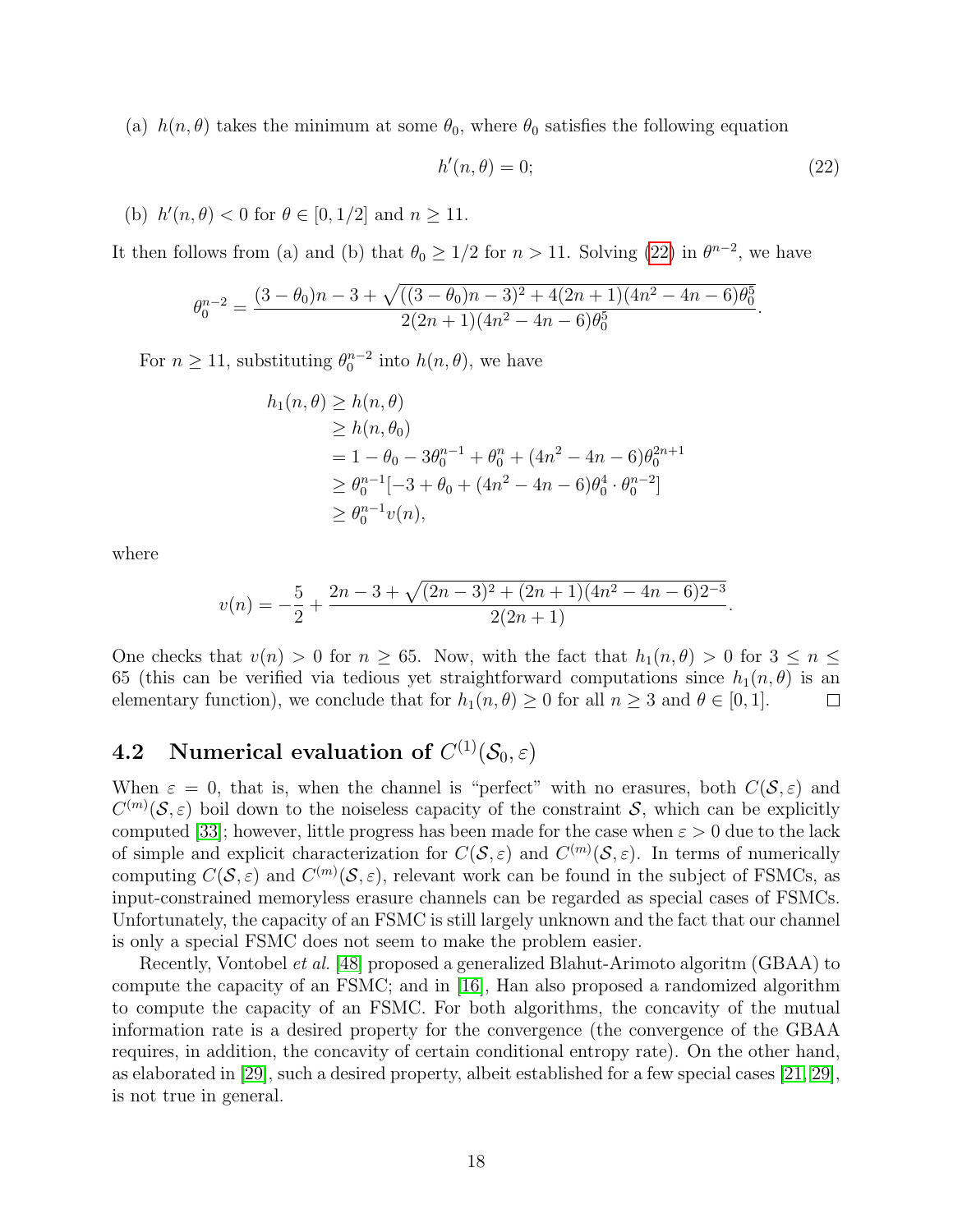

Figure 1: Capacity-achieving Distribution

<span id="page-18-1"></span>

<span id="page-18-2"></span>Figure 2: Capacity

The concavity established in the previous section allows us to numerically compute  $C^{(1)}(\mathcal{S}_0,\varepsilon)$  using the algorithm in [\[16\]](#page-26-4). The randomized algorithm proposed in [16] iteratively compute  $\{\theta_n\}$  in the following way:

$$
\theta_{n+1} = \begin{cases} \theta_n, & \text{if } \theta_n + a_n g_{n^b}(\theta_n) \in [0, 1], \\ \theta_n + a_n g_{n^b}(\theta_n), & \text{otherwise,} \end{cases}
$$

where  $g_{n^b}(\theta_n)$  is a simulator for  $I'(X;Y)$  (for details, see [\[16\]](#page-26-4)). The author shows that  ${\lbrace \theta_n \rbrace}$  converges to the first-order capacity-achieving distribution if  $I(X;Y)$  is concave with respect to  $\theta$ , which has been proven in Theorem [4.1.](#page-14-1) Therefore, with proven convergence, this algorithm can be used to compute the first-order capacity-achieving distribution  $\theta(\varepsilon)$  and the first-order capacity  $C^{(1)}(\mathcal{S}_0, \varepsilon)$  (in bits), which are shown in Fig. [1](#page-18-1) and Fig. [2,](#page-18-2) respectively.

#### <span id="page-18-0"></span>4.3 Full Asymptotics

As in Section [4.1,](#page-14-2) the noiseless capacity of  $(1,\infty)$ -RLL constraint  $S_0$  is achieved by the first-order Markov chain with the transition probability matrix [\(17\)](#page-13-1). So, we have

$$
\theta_{\max}(\varepsilon) = \underset{\theta}{\operatorname{argmax}} \, I(X;Y) = 1/\lambda^2,
$$

where  $\lambda = (1 + \sqrt{5})/2$ . In this section, we give a full asymptotic formula for  $\theta_{max}(\varepsilon)$  around  $\varepsilon = 0$ , which further leads to a full asymptotic formula for  $C^{(1)}(\mathcal{S}_0, \varepsilon)$  around  $\varepsilon = 0$ .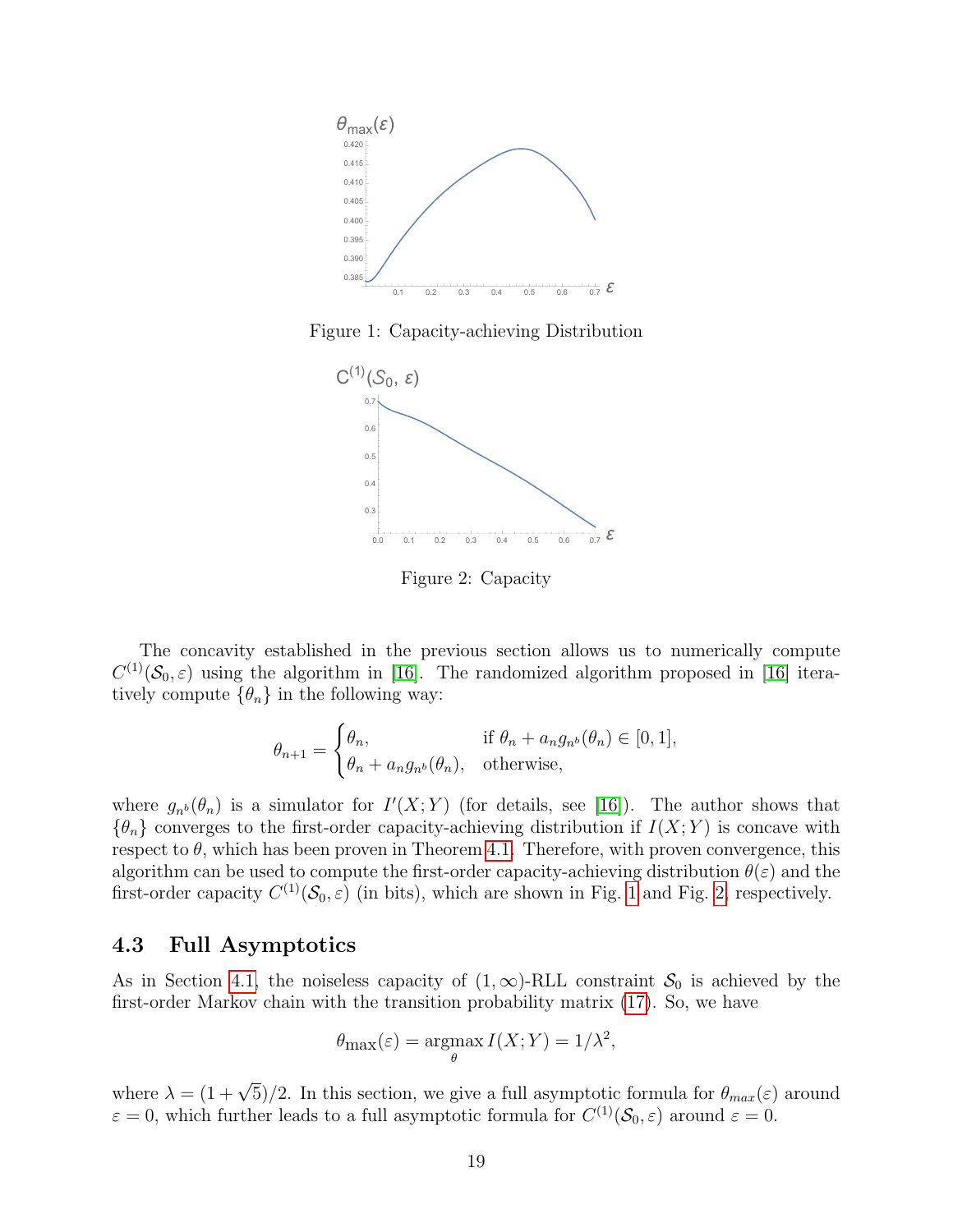The following theorem gives the Taylor series of  $\theta_{\text{max}}$  in  $\varepsilon$  around  $\varepsilon = 0$ , which leads to an explicit formula for the *n*-th derivative of  $C^{(1)}(\mathcal{S}_0, \varepsilon)$  at  $\varepsilon = 0$ , whose coefficients can be explicitly computed.

<span id="page-19-0"></span>**Theorem 4.2.** a)  $\theta_{max}(\varepsilon)$  is analytic in  $\varepsilon$  for  $\varepsilon \in [0,1)$  and

$$
\theta_{max}^{(n)}(0) = -\left(\frac{d^2 H(X_0|X_{-1})}{d\theta^2} \left(\frac{1}{\lambda^2}\right)\right)^{-1} \times \left\{\sum_{k=1}^n {n \choose k} k! \sum_{m_1, m_2, \cdots, m_{n-k}} a(m_1, \cdots, m_{n-k}) \frac{d^{m_1 + \cdots + m_{n-k}+1} H(X_0|X_{-k-1})}{d\theta^{m_1 + \cdots + m_{n-k}+1}} \left(\frac{1}{\lambda^2}\right) \prod_{j=1}^{n-k} (\theta_{max}^{(j)}(0))^{m_j} \right. \left. + \sum_{m_1, m_2, \cdots, m_n=0} a(m_1, \cdots, m_n) \frac{d^{m_1 + \cdots + m_n+1} H(X_0|X_{-1})}{d\theta^{m_1 + \cdots + m_n+1}} \left(\frac{1}{\lambda^2}\right) \prod_{j=1}^n (\theta_{max}^{(j)}(0))^{m_j} \right\},
$$
\n(23)

where  $\sum$  $m_1,m_2,\cdots,m_{n-k}$ is taken over all nonnegative intergers  $m_1, \cdots, m_{n-k}$  satisfying the constraint

and

$$
m_1 + 2m_2 + \dots + (n - k)m_{n-k} = n - k
$$

$$
a(m_1, \cdots, m_{n-k}) = \frac{(n-k)!}{m_1! 1^{m_1} \cdots m_{n-k}! (n-k)^{m_{n-k}}}
$$

<span id="page-19-1"></span>b)  $C^{(1)}(\mathcal{S}_0,\varepsilon)$  is analytic in  $\varepsilon$  for  $\varepsilon \in [0,1)$  with the following Taylor series expansion around  $\varepsilon = 0$ :

$$
C^{(1)}(\mathcal{S}_0, \varepsilon) = \sum_{n=0}^{\infty} \left( \frac{d^n G_0(\varepsilon)}{d\varepsilon^n} \bigg|_{\varepsilon=0} + \frac{d^{n-1} (G_1(\varepsilon) - 2G_0(\varepsilon))}{d\varepsilon^{n-1}} \bigg|_{\varepsilon=0} + \sum_{k=2}^n \binom{n}{k} \frac{d^{n-k}}{d\varepsilon^{n-k}} \left\{ (G_k(\varepsilon) + G_{k-2}(\varepsilon) - 2G_{k-1}(\varepsilon)) \right\} \bigg|_{\varepsilon=0} \right) \varepsilon^n,
$$
\n(24)

\n
$$
(24)
$$

*Proof.* a) For  $\varepsilon > 0$ ,

$$
I(X;Y) = \begin{cases} 0 & \theta = 0 \text{ or } 1, \\ > 0 & \theta \in (0,1). \end{cases}
$$

With Theorem [4.1](#page-14-1) establishing the concavity of  $I(X; Y)$ ,  $\theta_{\text{max}}$  should be the unique zero point of the derivative of the mutual information rate. So,  $\theta_{\text{max}}(\varepsilon) \in (0, 1)$  and satisfies

$$
0 = \frac{\mathrm{d}I(X;Y)}{\mathrm{d}\theta} = (1-\varepsilon)^2 \sum_{k=0}^{\infty} \frac{\mathrm{d}H(X_0|X_{-k-1})}{\mathrm{d}\theta} \varepsilon^k.
$$
 (25)

<span id="page-19-2"></span>.

According to the analytic implicit function theorem [\[27\]](#page-27-9),  $\theta_{\text{max}}(\varepsilon)$  is analytic in  $\varepsilon$  for  $\varepsilon \in [0,1)$ . In the following the s-th order derivative of  $\theta_{\text{max}}(\varepsilon)$  at  $\varepsilon = 0$  is computed. It follows from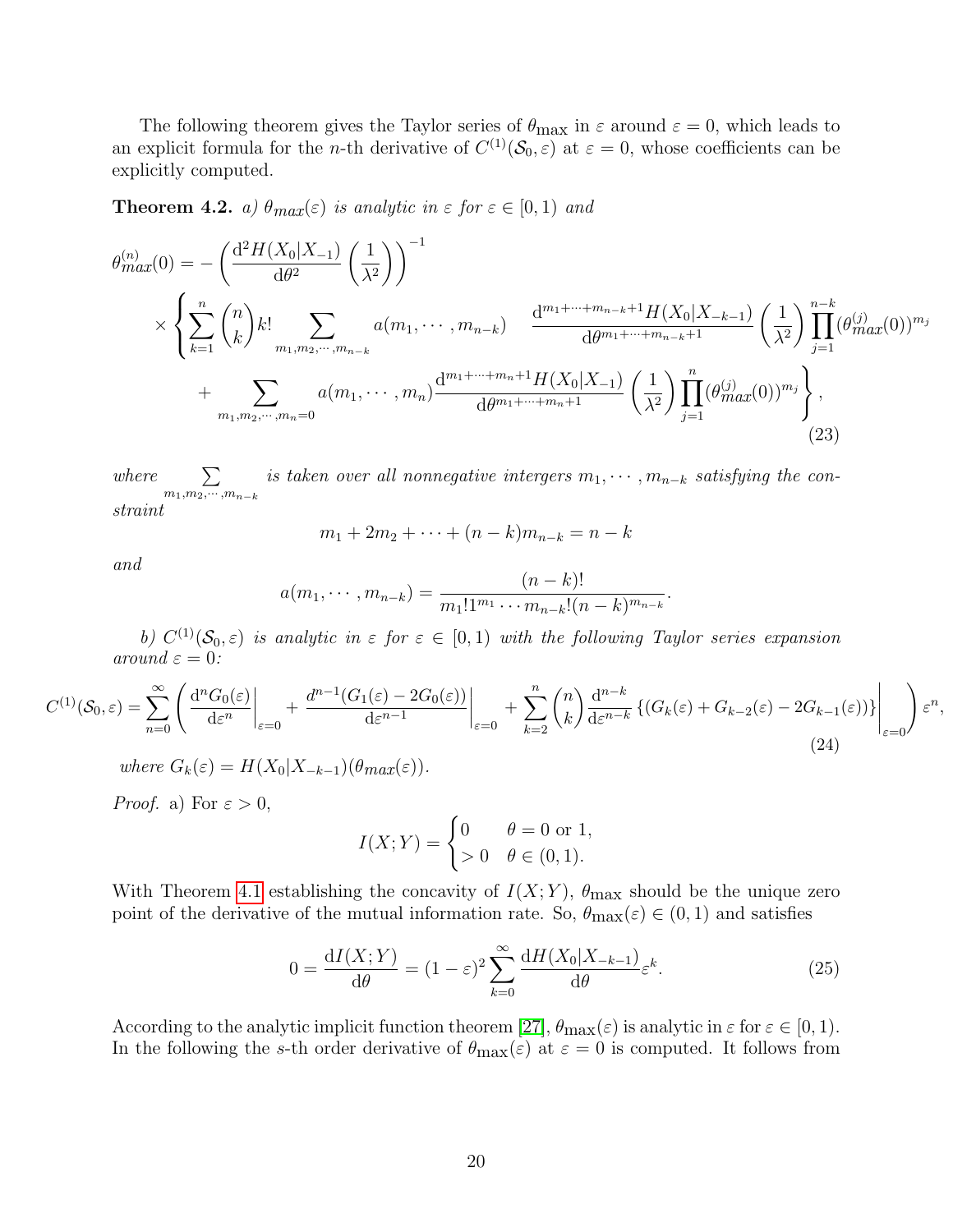the Leibniz formula and the Faa di Bruno formula [\[7\]](#page-26-6) that

$$
0 = \sum_{k=0}^{\infty} \frac{d^n}{d\varepsilon^n} \left\{ \frac{dH(X_0|X_{-k-1})}{d\theta} \varepsilon^k \right\}_{\varepsilon=0}
$$
  
= 
$$
\sum_{k=0}^n k! \binom{n}{k} \frac{d^{(n-k)}}{d\varepsilon^{n-k}} \left\{ \frac{dH(X_0|X_{-k-1})}{d\theta} \right\}_{\varepsilon=0}
$$
  
= 
$$
\sum_{k=0}^n k! \binom{n}{k} \sum_{m_1, m_2, \cdots, m_{n-k}} a(m_1, \cdots, m_{n-k}) \frac{d^{m_1 + \cdots + m_{n-k} + 1} H(X_0|X_{-k-1})}{d\theta^{m_1 + \cdots + m_{n-k} + 1}} \left( \frac{1}{\lambda^2} \right) \prod_{j=1}^{n-k} (\theta_{\max}^{(j)}(0))^{m_j}
$$
(26)

which immediately implies a).

b) Note that

$$
C^{(1)}(\mathcal{S}_0, \varepsilon) = (1 - \varepsilon)^2 \sum_{k=0}^{\infty} G_k(\varepsilon) \varepsilon^k
$$
  
=  $G_0(\varepsilon) + (G_1(\varepsilon) - 2G_0(\varepsilon)) \varepsilon + \sum_{k=2}^{\infty} (G_k(\varepsilon) + G_{k-2}(\varepsilon) - 2G_{k-1}(\varepsilon)) \varepsilon^k.$ 

It then follows from the Leibniz formula that

$$
\frac{d^n}{d\varepsilon^n} \left\{ \sum_{k=2}^{\infty} (G_k(\varepsilon) + G_{k-2}(\varepsilon) - 2G_{k-1}(\varepsilon)) \varepsilon^k \right\}
$$
  
= 
$$
\sum_{k=2}^{\infty} \sum_{t=0}^n {n \choose t} \frac{d^{n-t}}{d\varepsilon^{n-t}} \left\{ (G_k(\varepsilon) + G_{k-2}(\varepsilon) - 2G_{k-1}(\varepsilon)) \right\} \varepsilon^{k-t}.
$$

Therefore,

$$
\frac{d^n C^{(1)}(\mathcal{S}_0, \varepsilon)}{d\varepsilon^s}\Big|_{\varepsilon=0} = \frac{d^n G_0(\varepsilon)}{d\varepsilon^n}\Big|_{\varepsilon=0} + \frac{d^{n-1} (G_1(\varepsilon) - 2G_0(\varepsilon))}{d\varepsilon^{n-1}}\Big|_{\varepsilon=0}
$$
  
+ 
$$
\sum_{k=2}^{\infty} \sum_{t=0}^n {n \choose t} \frac{d^{n-t}}{d\varepsilon^{n-t}} \left\{ (G_k(\varepsilon) + G_{k-2}(\varepsilon) - 2G_{k-1}(\varepsilon)) \right\} \varepsilon^{k-t}\Big|_{\varepsilon=0}
$$
  
= 
$$
\frac{d^n G_0(\varepsilon)}{d\varepsilon^n}\Big|_{\varepsilon=0} + \frac{d^{n-1} (G_1(\varepsilon) - 2G_0(\varepsilon))}{d\varepsilon^{n-1}}\Big|_{\varepsilon=0}
$$
  
+ 
$$
\sum_{k=2}^n {n \choose k} \frac{d^{n-k}}{d\varepsilon^{n-k}} \left\{ (G_k(\varepsilon) + G_{k-2}(\varepsilon) - 2G_{k-1}(\varepsilon)) \right\}\Big|_{\varepsilon=0},
$$

which immediately implies b).

Despite their convoluted looks, [\(23\)](#page-19-2) and [\(24\)](#page-19-1) are explicit and computable. Below, we list the coefficients of  $C^{(1)}(\mathcal{S}_0,\varepsilon)$  (in bits) and  $\theta_{\max}(\varepsilon)$  up to the third order, which are numerically computed according to [\(23\)](#page-19-2) and [\(24\)](#page-19-1) and rounded off to the ten thousandths decimal digit:

 $\Box$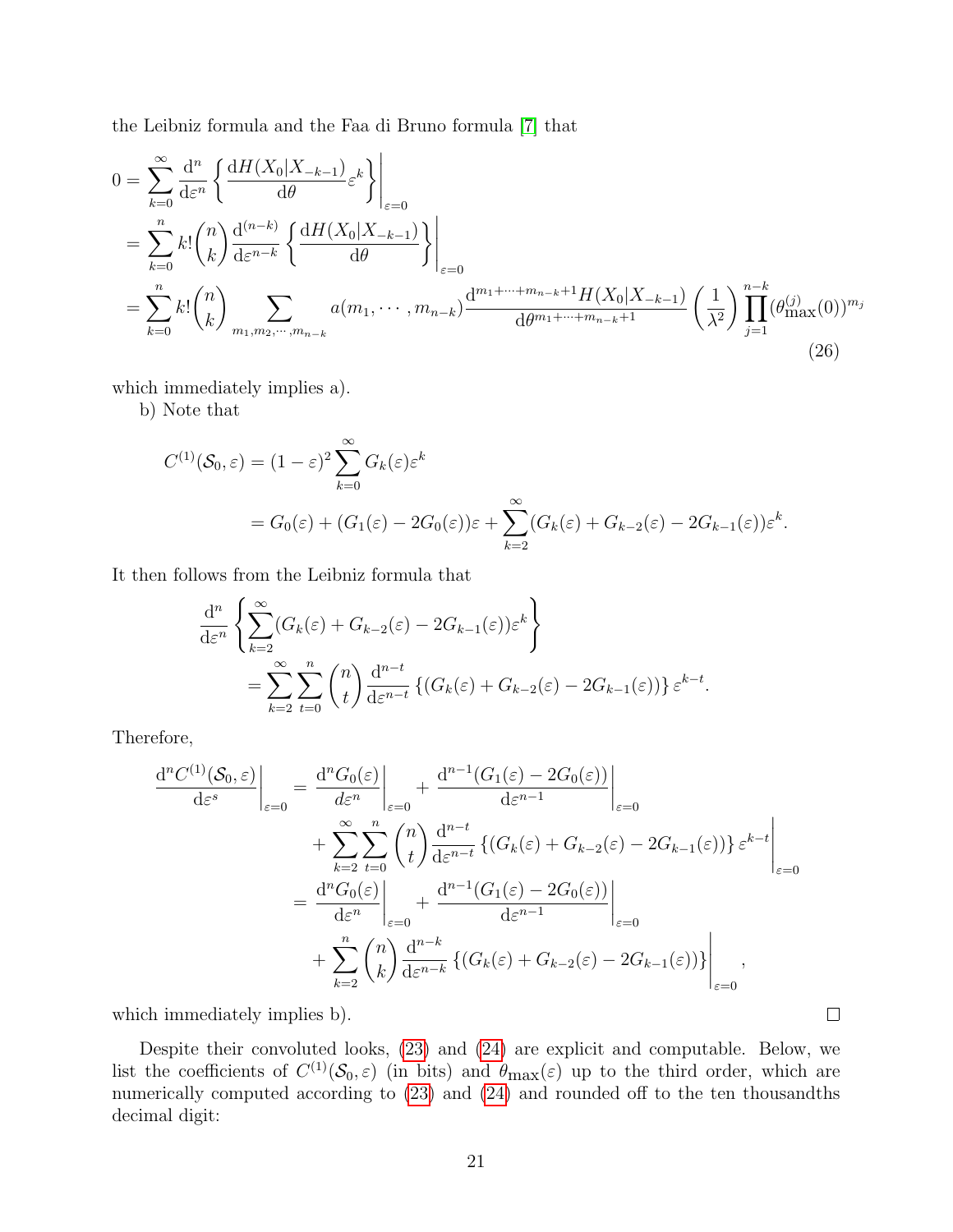Table 1:

| $\theta_{\text{max}}(\varepsilon)$   0.3820   0.0462   0.1586   0.2455 |                                             |  |
|------------------------------------------------------------------------|---------------------------------------------|--|
| $C_1(\varepsilon)$                                                     | $0.6942$   $-0.6322$   $0.0159$   $-0.0625$ |  |

### <span id="page-21-1"></span>5 Feedback with Input-Constraint

In this section, we consider the input-constrained erasure channel [\(1\)](#page-0-0) as in Section [1](#page-0-1) however with possible feedback, and we are interested in comparing its feedback capacity  $C_{FB}(S, \varepsilon)$ and its non-feedback capacity  $C(S, \varepsilon)$ . The following theorem states that for the erasure channel without any input-constraint, feedback does not increase the capacity and both of them can be computed explicitly. This result is in fact implied by Theorem 12 in [\[46\]](#page-28-4), where a random coding argument has been employed in the proof; we nonetheless give an alternative proof in Appendix [A](#page-22-1) for completeness.

<span id="page-21-0"></span>Theorem 5.1. For the erasure channel [\(1\)](#page-0-0) without any input constraints, feedback does not increase the capacity, and we have

$$
C_{FB}(\mathcal{X}^*, \varepsilon) = C(\mathcal{X}^*, \varepsilon) = (1 - \varepsilon) \log K.
$$

On the other hand, we will show in the following that feedback may increase the capacity when the input constraint in the erasure channel is non-trivial. As elaborated below, this is achieved by comparing the asymptotics of the feedback capacity and the non-feedback capacity for a special input-constrained erasure channel.

In [\[37\]](#page-28-6), Sabag *et al.* computed an explicit formula of feedback capacity for BEC with  $(1,\infty)$ -RLL input constraint  $S_0$ .

<span id="page-21-2"></span>**Theorem 5.2.** [\[37\]](#page-28-6) The feedback capacity of the  $(1, \infty)$ -RLL input-constrained erasure channel is

$$
C_{FB}(\mathcal{S}_0, \varepsilon) = \max_{0 \le p \le \frac{1}{2}} \frac{H(p)}{p + \frac{1}{1-\varepsilon}},
$$

where the unique maximizer  $p(\varepsilon)$  satisfies  $p = (1-p)^{2-\varepsilon}$ .

Clearly, the explicit formula in Theorem [5.2](#page-21-2) readily gives the asymptotics of the feedback capacity.

To see this, note that  $p(0) = 1/\lambda^2$  and  $p(1) = 1/2$ . Straightforward computations yield

$$
\frac{d \log p(\varepsilon)}{d \varepsilon} = -\frac{(1-p(\varepsilon)) \log p(\varepsilon)}{(1-p(\varepsilon)+p(\varepsilon)(2-\varepsilon))(2-\varepsilon)}.
$$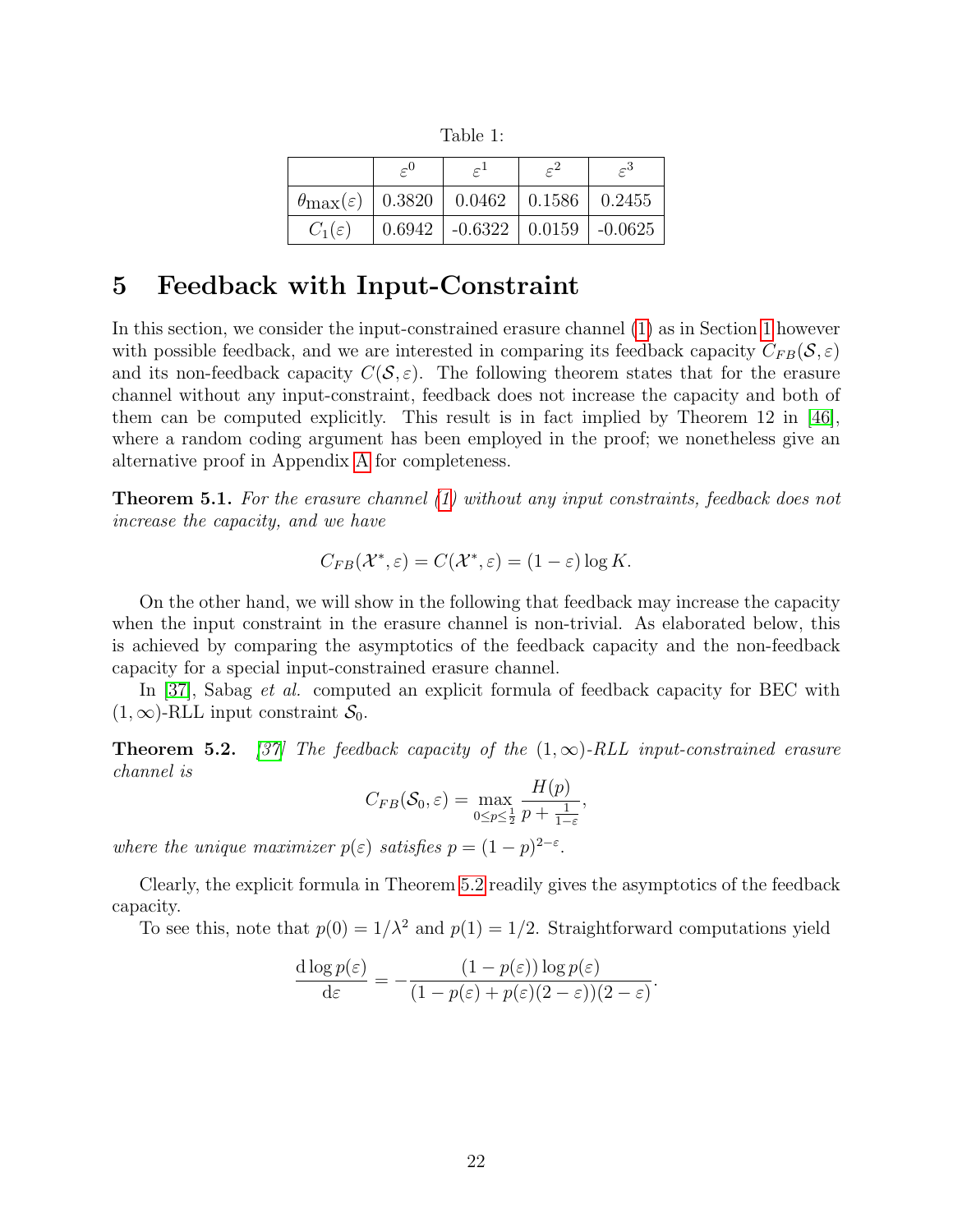Hence,

$$
C_{FB}(\mathcal{S}_0, \varepsilon) = -\frac{H(p(\varepsilon))}{p(\varepsilon) + \frac{1}{1-\varepsilon}}
$$
  
=  $-\frac{(1-\varepsilon)\log p(\varepsilon)}{2-\varepsilon}$   
=  $-\frac{1}{2}\log p(\varepsilon) + \frac{1}{2}\log p(\varepsilon) \sum_{k=1}^{\infty} \left(\frac{\varepsilon}{2}\right)^k$   
=  $-\frac{1}{2}\log p(0) - \frac{1}{2} \frac{d \log p(\varepsilon)}{d\varepsilon} \bigg|_{\varepsilon=0} \varepsilon + \frac{\varepsilon}{4}\log p(0) + O(\varepsilon^2)$   
=  $\log \lambda - \frac{\lambda^2}{\lambda^2 + 1} \log \lambda \cdot \varepsilon + O(\varepsilon^2).$ 

It then follows from straightforward computations that for the case when  $\varepsilon$  is close to 0,  $C(\mathcal{S}_0, \varepsilon) < C_{FB}(\mathcal{S}_0, \varepsilon)$ . So, we have proven the following theorem:

<span id="page-22-0"></span>**Theorem 5.3.** For a  $BEC(\varepsilon)$  with the  $(1,\infty)$ -RLL input constraint, feedback increases the channel capacity when  $\varepsilon$  is small enough.

Remark 5.4. An independent work in [\[44\]](#page-28-7) also found that feedback does increase the capacity of a BEC( $\varepsilon$ ) with the same input constraint  $S_0$ , by comparing a tighter bound of non-feedback capacity  $C(\mathcal{S}_0, \varepsilon)$ , obtained via a dual capacity approach, with the feedback capacity  $C_{FB}(\mathcal{S}_0, \varepsilon)$ .

Remark 5.5. Recently, Sabag et al. [\[38\]](#page-28-8) also computed an explicit asymptotic formula for the feedback capacity of a  $BSC(\varepsilon)$  with the input supported on the  $(1,\infty)$ -RLL constraint. By comparing the asymptotics of the feedback capacity with the that of non-feedback capacity [\[19\]](#page-27-4), they showed that feedback does increase the channel capacity in the high SNR regime.

It is well known that for any memoryless channel without any input constraint, feedback does not increase the channel capacity. Theorem [5.1](#page-21-0) states that when there is no input constraint, the feedback does not increase the capacity of the erasure channel even with the presence of the channel memory. Theorem [5.3](#page-22-0) says that feedback may increase the capacity of input-constrained erasure channels even if there is no channel memory. These two theorems, together with the results in [\[38,](#page-28-8) [44\]](#page-28-7), suggest the intricacy of the interplay between feedback, memory and input constraints.

## Appendices

# <span id="page-22-1"></span>A Proof of Theorem [5.1](#page-21-0)

We first prove that

<span id="page-22-2"></span>
$$
C(\mathcal{X}^*, \varepsilon) = (1 - \varepsilon) \log K. \tag{27}
$$

A similar argument using the independence of  $\{X_i\}$  and  $\{E_i\}$  as in the proof of [\(3\)](#page-4-1) yields that

$$
p(y_1^n) = P(E_{\mathcal{I}(y_1^n)} = 1, E_{\bar{\mathcal{I}}(y_1^n)} = 0) P(X_{\mathcal{I}(y_1^n)} = y_{\mathcal{I}(y_1^n)}).
$$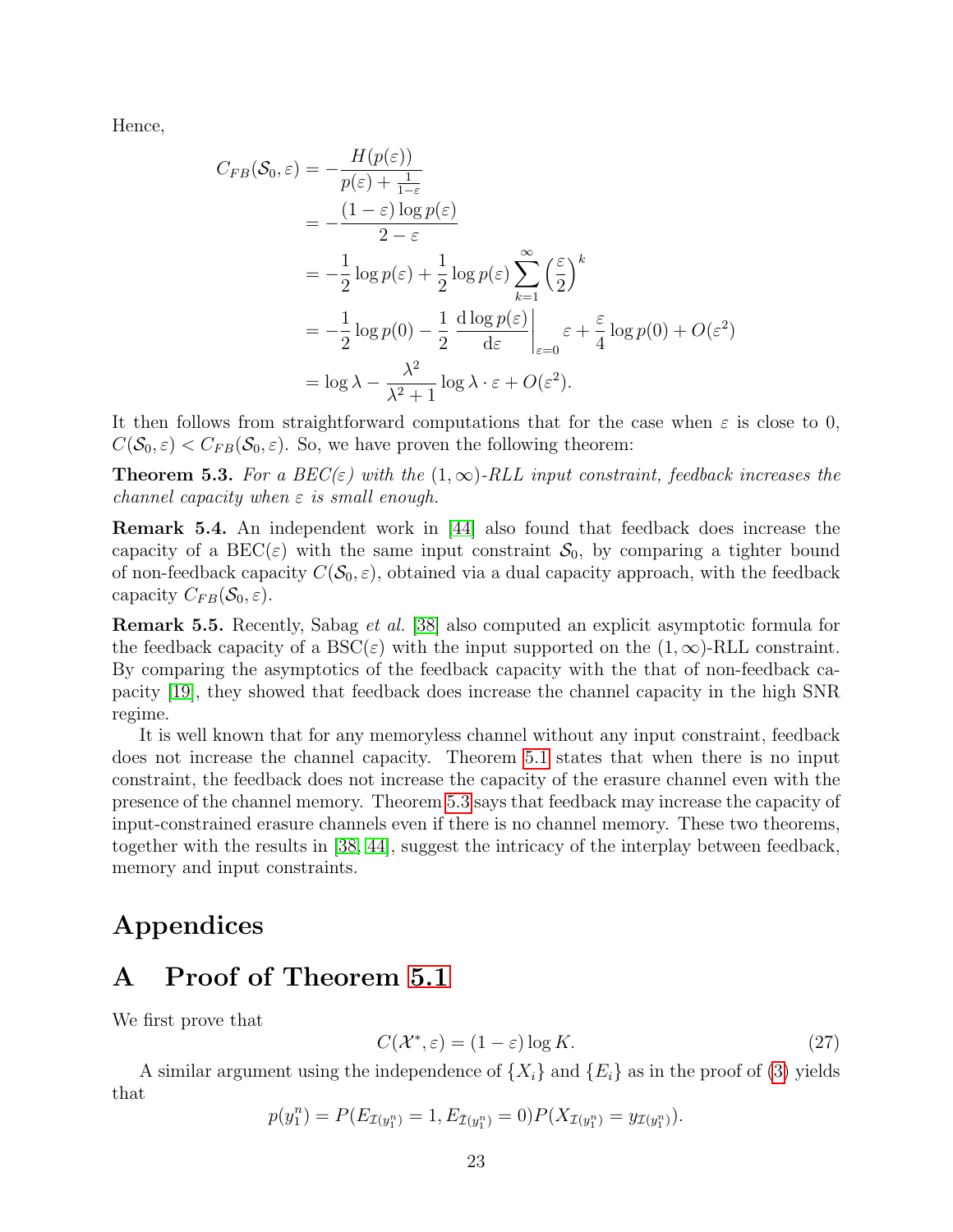It then follows that

$$
H(Y_1^n) = -\sum_{y_1^n} p(y_1^n) \log p(y_1^n)
$$
  
\n
$$
= -\sum_{y_1^n} p(y_1^n) \log P(E_{\mathcal{I}(y_1^n)} = 1, E_{\bar{\mathcal{I}}(y_1^n)} = 0) - \sum_{y_1^n} P(y_1^n) \log P(X_{\mathcal{I}(y_1^n)} = y_{\mathcal{I}(y_1^n)})
$$
  
\n
$$
= -\sum_{D \subseteq [1, n]} \sum_{y_1^n : \mathcal{I}(y_1^n) = D} P(E_D = 1, E_{D^c} = 0) P(X_D = y_D) \log P(E_D = 1, E_{D^c} = 0)
$$
  
\n
$$
- \sum_{D \subseteq [1, n]} \sum_{y_1^n : \mathcal{I}(y_1^n) = D} P(E_D = 1, E_{D^c} = 0) P(X_D = y_D) \log P(X_D = y_D)
$$
  
\n
$$
= -\sum_{D \subseteq [1, n]} P(E_D = 1, E_{D^c} = 0) \log P(E_D = 1, E_{D^c} = 0) + \sum_{D \subseteq [1, n]} P(E_D = 1, E_{D^c} = 0) H(X_D)
$$
  
\n
$$
= \sum_{D \subseteq [1, n]} P(E_D = 1, E_{D^c} = 0) H(X_D) + H(E_1^n)
$$
  
\n
$$
\leq H(E_1^n) + \sum_{D \subseteq [1, n]} P(E_D = 1, E_{D^c} = 0) |D| \log K
$$
  
\n
$$
= H(E_1^n) + \mathbf{E}[E_1 + \dots + E_n] \log K,
$$
 (28)

where the only inequality becomes equality if  $\{X_n\}$  is i.i.d. with the uniform distribution. It then further follows that

<span id="page-23-0"></span>
$$
C(\mathcal{X}^*, \varepsilon) = \lim_{n \to \infty} \frac{1}{n} \sup_{p(x_1^n)} I(X_1^n; Y_1^n)
$$
  
\n
$$
= \lim_{n \to \infty} \frac{1}{n} \sup_{p(x_1^n)} (H(Y_1^n) - H(Y_1^n | X_1^n))
$$
  
\n
$$
= \lim_{n \to \infty} \frac{1}{n} \sup_{p(x_1^n)} (H(Y_1^n) - H(E_1^n))
$$
  
\n
$$
\stackrel{(a)}{\leq} \lim_{n \to \infty} \frac{1}{n} \mathbf{E}[E_1 + \dots + E_n] \log K
$$
  
\n
$$
\stackrel{(b)}{=} P(E_1 = 1) \log K
$$
  
\n
$$
= (1 - \varepsilon) \log K,
$$

where (a) follows from [\(28\)](#page-23-0) and (b) follows from the ergodicity of  $\{E_n\}$ . The desired [\(27\)](#page-22-2) then follows from the fact that the only inequality (a) becomes equality if  $\{X_n\}$  is i.i.d. with the uniform distribution.

We next prove that

$$
C_{FB}(\mathcal{X}^*, \varepsilon) \le (1 - \varepsilon) \log K,
$$

which, together with  $(27)$ , immediately implies the theorem.

Let W, independent of  $\{E_i\}$ , be the message to be sent and  $X_i(W, Y_1^{i-1})$  denote the encoding function. As shown in [\[42\]](#page-28-9),

$$
C_{FB}(\mathcal{X}^*, \varepsilon) = \lim_{n \to \infty} \frac{1}{n} \sup_{\{p(X_i = |X_1^{i-1}, Y_1^{i-1}): i=1, \cdots, n\}} I(W; Y_1^n).
$$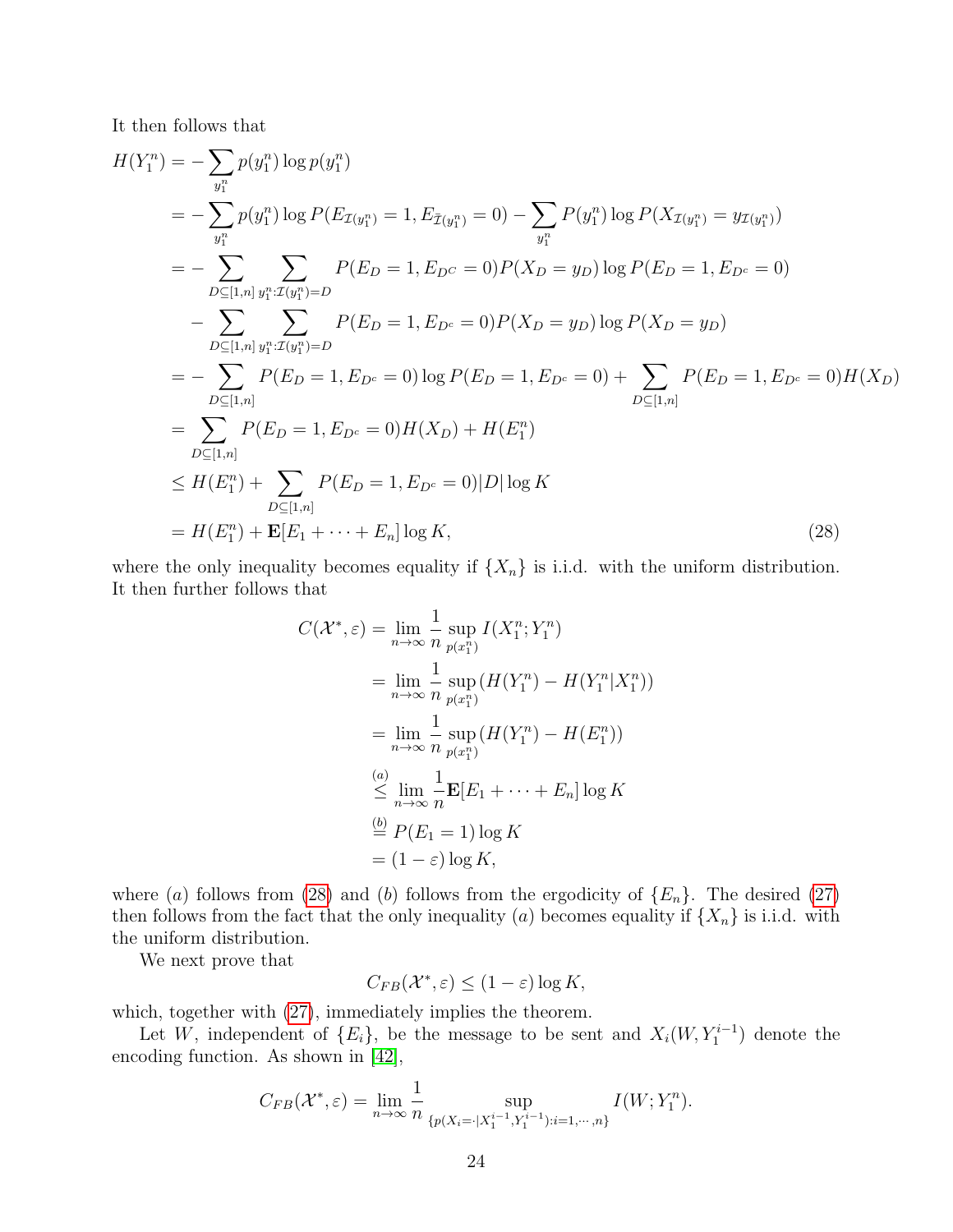Using the chain rule for entropy, we have

<span id="page-24-2"></span>
$$
H(Y_1^n|W) = \sum_{i=1}^n H(Y_i|W, Y_1^{i-1})
$$
  
\n
$$
\stackrel{(a)}{=} \sum_{i=1}^n H(E_i X_i|W, Y_1^{i-1}, X_1^i, E_1^{i-1})
$$
  
\n
$$
= \sum_{i=1}^n H(E_i|W, Y_1^{i-1}, X_1^i, E_1^{i-1})
$$
  
\n
$$
\stackrel{(b)}{=} \sum_{i=1}^n H(E_i|E_1^{i-1})
$$
  
\n
$$
= H(E_1^n), \tag{29}
$$

where (a) follows from the fact that  $X_i$  is a function of W and  $Y_1^{i-1}$  and  $E_i = 0$  if and only if  $Y_i = 0$ , (b) follows from the independence of W and  $\{E_i\}$ .

Note that for  $y_i \neq 0$ ,

$$
p(y_i|w, y_1^{i-1}) = P(X_i(w, y_1^{i-1}) = y_i, E_i = 1|w, y_1^{i-1})
$$
  
= 
$$
P(X_i(w, y_1^{i-1}) = y_i|w, y_1^{i-1})P(E_i = 1|X_i(w, y_1^{i-1}) = y_i, w, y_1^{i-1})
$$
  
= 
$$
P(X_i(w, y_1^{i-1}) = y_i|w, y_1^{i-1})P(E_i = 1|E_{\mathcal{I}(y_1^{i-1})} = 1, E_{\bar{\mathcal{I}}(y_1^{i-1})} = 0).
$$
 (30)

And for  $y_i = 0$ ,

<span id="page-24-1"></span><span id="page-24-0"></span>
$$
p(y_i|w, y_1^{i-1}) = P(E_i = 0|E_{\mathcal{I}(y_1^{i-1})} = 1, E_{\bar{\mathcal{I}}(y_1^{i-1})} = 0, w, y_1^{i-1})
$$
  
\n
$$
\stackrel{(a)}{=} P(E_i = 0|E_{\mathcal{I}(y_1^{i-1})} = 1, E_{\bar{\mathcal{I}}(y_1^{i-1})} = 0),
$$
\n(31)

where (a) follows from the independence of W and  $\{E_i\}$ . It then follows that

$$
p(y_1^n) = \sum_{w} p(w) p(y_1^n|w)
$$
  
\n
$$
= \sum_{w} p(w) \prod_{i=1}^n p(y_i|w, y_1^{i-1})
$$
  
\n
$$
\stackrel{(a)}{=} \sum_{w} p(w) \prod_{i \in \mathcal{I}(y_1^n)} p(y_i|w, y_1^{i-1}) \prod_{i \in \mathcal{I}(y_1^n)} p(y_i|w, y_1^{i-1})
$$
  
\n
$$
\stackrel{(b)}{=} \sum_{w} p(w) \prod_{i \in \mathcal{I}(y_1^n)} p(y_i|w, y_1^{i-1}) \prod_{i \in \mathcal{I}(y_1^n)} P(E_i = 0 | E_{\mathcal{I}(y_1^{i-1})} = 1, E_{\mathcal{I}(y_1^{i-1})} = 0)
$$
  
\n
$$
= \left\{ \sum_{w} p(w) \prod_{i \in \mathcal{I}(y_1^n)} P(X_i(w, y_1^{i-1}) = y_i | w, y_1^{i-1}) \right\} P(E_{\mathcal{I}(y_1^n)} = 1, E_{\mathcal{I}(y_1^n)} = 0),
$$

where (a) follows from [\(30\)](#page-24-0) and (b) follows from [\(31\)](#page-24-1). Since for any  $D \subseteq [1, n]$ ,

$$
\sum_{y_1^n: \mathcal{I}(y_1^n) = D} p(y_1^n) = P(E_D = 1, E_{D^c} = 0),
$$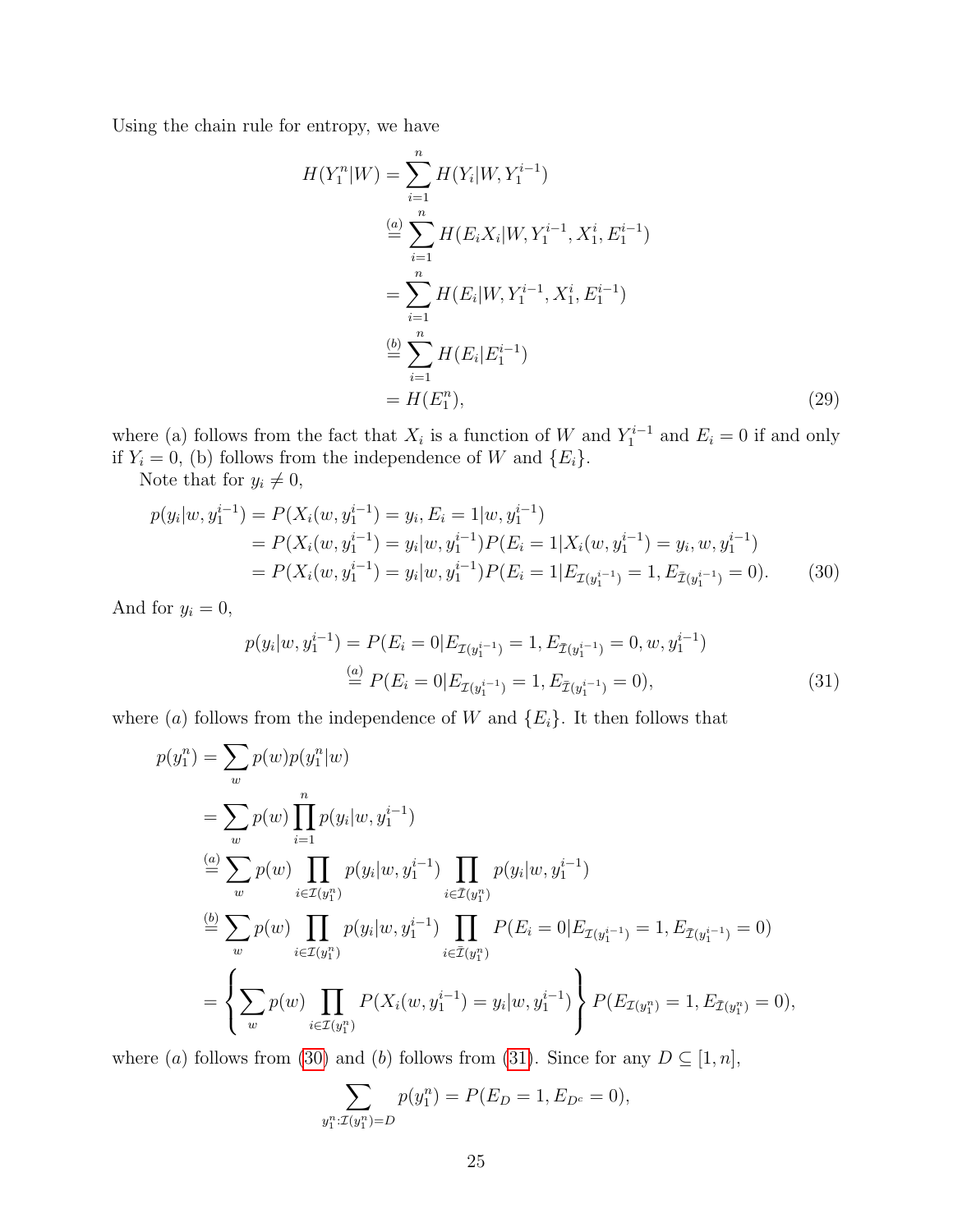which implies that

$$
\left\{ q(\tilde{y}_1^n) \triangleq \sum_w p(w) \prod_{i \in \mathcal{I}(\tilde{y}_1^n)} P(X_i(w, \tilde{y}_1^{i-1}) = \tilde{y}_i | w, \tilde{y}_1^{i-1}) : \mathcal{I}(\tilde{y}_1^n) = \mathcal{I}(y_1^n) \right\}
$$

is an  $M^{|\mathcal{I}(y_i^n)|}$ -dimensional probability mass function. Therefore, through a similar argument as before, we have

$$
H(Y_1^n) = -\sum_{y_1^n} p(y_1^n) \log p(y_1^n)
$$
  
=  $-\sum_{y_1^n} p(y_1^n) \log P(E_{\mathcal{I}(y_1^n)} = 1, E_{\bar{\mathcal{I}}(y_1^n)} = 0) - \sum_{y_1^n} P(E_{\mathcal{I}(y_1^n)} = 1, E_{\bar{\mathcal{I}}(y_1^n)} = 0)q(y_1^n) \log q(y_1^n)$   
=  $H(E_1^n) - \sum_{D \subseteq [1,n]} \sum_{y_1^n : \mathcal{I}(y_1^n) = D} P(E_D = 1, E_{D^c} = 0)q(y_1^n) \log q(y_1^n)$   
 $\leq H(E_1^n) + \sum_{D \subseteq [1,n]} P(E_D = 1, E_{D^c} = 0)|D| \log K$   
=  $H(E_1^n) + \mathbf{E}[E_1 + \dots + E_n] \log K,$  (32)

where the inequality follows from the fact that  $q(y_1^n)$  is an  $M^{|D|}$ -dimensional probability mass function.

Combining [\(29\)](#page-24-2) and [\(32\)](#page-25-2), we have

<span id="page-25-2"></span>
$$
C_{FB}(\mathcal{X}^*, \varepsilon) = \lim_{n \to \infty} \frac{1}{n} \sup_{\{p(X_i = |X_1^{i-1}, y_1^{i-1}): i=1,\dots,n\}} I(W; Y_1^n)
$$
  

$$
\leq \lim_{n \to \infty} \frac{1}{n} \mathbf{E}[E_1 + \dots + E_n] \log K
$$
  

$$
= P(E_1 = 1) \log K
$$
  

$$
= (1 - \varepsilon) \log K,
$$

as desired.

Acknowledgement. We would like to thank Navin Kashyap, Haim Permuter, Oron Sabag and Wenyi Zhang for insightful discussions and suggestions and for pointing out relevant references that result in great improvements in many aspects of this work.

# References

- <span id="page-25-0"></span>[1] S. Arimoto, "An algorithm for computing the capacity of arbitrary discrete memoryless channels," IEEE Trans. Inf. Theory, vol. 18, no. 1, pp. 14–20, Jan. 1972.
- <span id="page-25-1"></span>[2] D. M. Arnold and H. A. Loeliger, "On the information rate of binary-input channels with memory," in Proceedings of IEEE International Conference on Communications, vol. 9, pp. 2692–2695, Jun. 2001.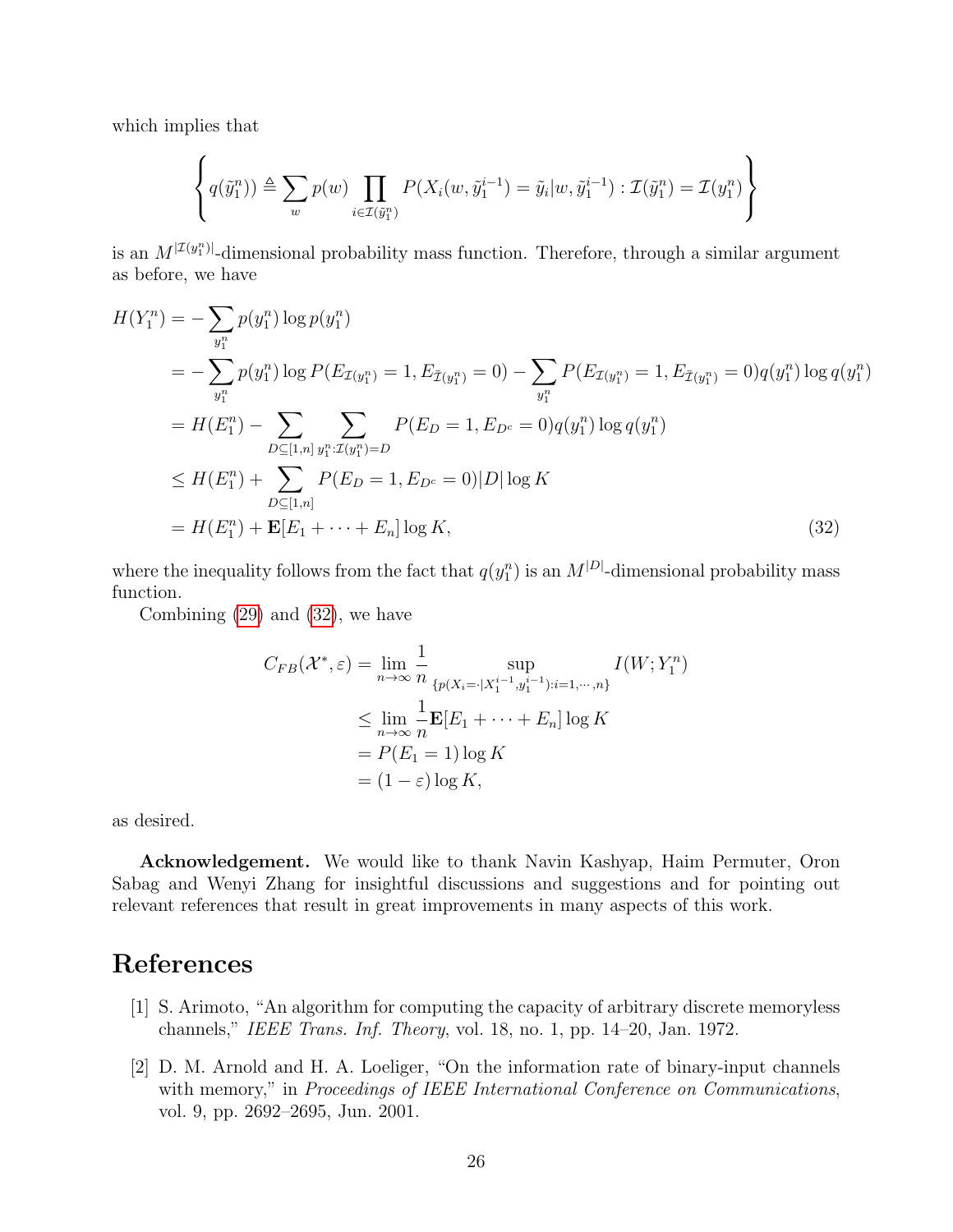- [3] D. M. Arnold, H. A. Loeliger, P. O. Vontobel, A. Kavcic and W. Zeng, "Simulation-Based Computation of Information Rates for Channels With Memory," IEEE. Trans. Inf. Theory, vol.52, no.8, pp. 3498–3508, Aug. 2006.
- <span id="page-26-3"></span>[4] D. Blackwell, "The entropy of functions of finite-state markov chains," Trans. First Prague Conf. Information Theory, Statistical Decision Functions, Random Processes, pp. 13–20, 1957.
- <span id="page-26-1"></span>[5] R. Blahut, "Computation of channel capacity and rate-distortion functions," IEEE Trans. Inf. Theory, vol. 18, no. 4, pp. 460–473, Apr. 1972.
- <span id="page-26-2"></span>[6] J. Chen and P. Siegel, "Markov processes asymptotically achieve the capacity of finitestate intersymbol interference channels," IEEE Trans. Inf. Theory, vol. 54, no. 3, pp. 1295–1303, Mar. 2008.
- <span id="page-26-6"></span>[7] G. Constantine and T. Savits. "A Multivariate Faa Di Bruno Formula with Applications", Trans. Amer. Math. Soc., vol. 348, no. 2, pp. 503–520, Feb. 1996.
- [8] T. M. Cover and J. A. Thomas, Elements of Information Theory, New York: Wiley, 1991.
- [9] A. Dembo, "On Gaussian feedback capacity," IEEE Trans. Inf. Theory, vol. 35, no. 5, pp. 1072–1076, Sep. 1989.
- <span id="page-26-5"></span>[10] R. Durrett, Probability: Theory and Examples, Cambridge University Press, 2010.
- [11] Y. Ephraim and N. Merhav, "Hidden Markov processes," IEEE Trans. Inf. Theory, vol. 48, no. 6, pp. 1518–1569, Jun. 2002.
- <span id="page-26-0"></span>[12] G. Forney, Jr., "Maximum-likelihood sequence estimation of digital sequences in the presence of intersymbol interference," IEEE Trans. Inf. Theory, vol. 18, no. 3, pp. 363–378, Mar. 1972.
- [13] R. Gallager, Information theory and reliable communication. New York: Wiley, 1968.
- [14] A. Goldsmith and P. Varaiya, "Capacity, mutual information, and coding for finitestate markov channels," IEEE Trans. Inf. Theory, vol. 42, no. 3, pp. 868–886, Mar. 1996.
- [15] R. M. Gray, *Entropy and Information Theory*. Springer US, 2011.
- <span id="page-26-4"></span>[16] G. Han, "A randomized algorithm for the capacity of finite-state channels," IEEE Trans. Inf. Theory, vol. 61, no. 7, pp. 3651-3669, July 2015.
- [17] G. Han and B. Marcus, "Analyticity of entropy rate of hidden Markov chains," IEEE Trans. Inf. Theory, vol. 52, no. 12, pp. 5251–5266, Dec. 2006.
- [18] G. Han and B. Marcus, "Derivatives of entropy rate in special families of hidden Markov chains," IEEE Trans. Inf. Theory, vol. 53, no. 7, pp. 2642–2652, Jul. 2007.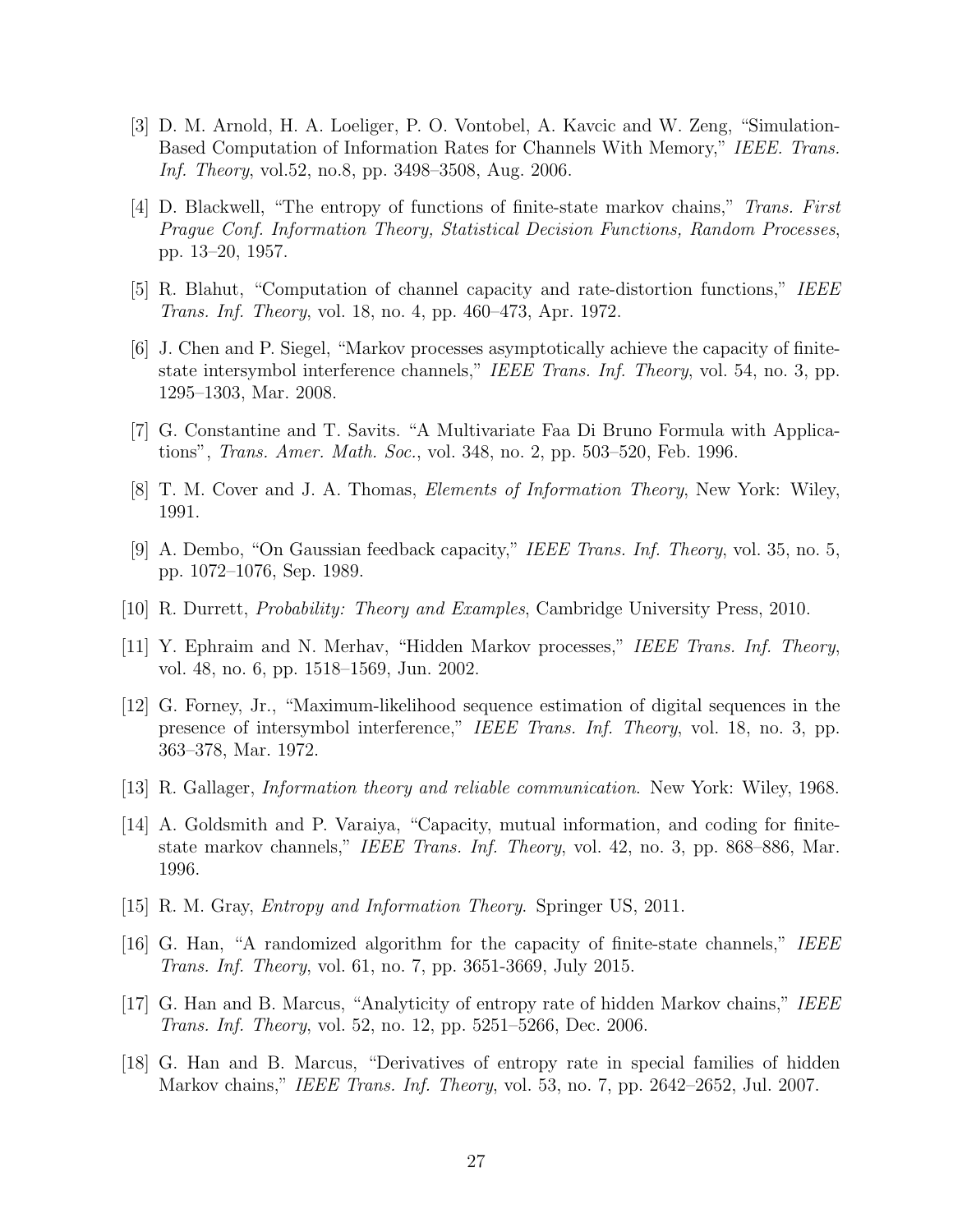- <span id="page-27-4"></span>[19] G. Han and B. Marcus, "Asymptotics of input-constrained binary symmetric channel capacity," Ann. Appl. Probab., vol. 19, no. 3, pp. 1063–1091, 2009.
- <span id="page-27-6"></span>[20] G. Han and B. Marcus, "Asymptotics of entropy rate in special families of hidden Markov chains," IEEE Trans. Inf. Theory, vol. 56, no. 3, pp. 1287–1295, Mar. 2010.
- <span id="page-27-7"></span>[21] G. Han and B. Marcus. "Concavity of the mutual information rate for input-restricted memoryless channels at high SNR," IEEE Trans. Inf. Theory, vol. 58, no. 3, pp. 1534– 1548, Mar. 2012.
- [22] W. Hirt and J. L. Massey, "Capacity of the discrete-time Gaussian channel with intersymbol interference," IEEE Trans. Inf. Theory, vol. 34, no. 3, pp. 380–388, May 1988.
- [23] P. Jacquet, G. Seroussi, and W. Szpankowski, "On the entropy of a hidden Markov process," Theoret. Comput. Sci., vol. 395, no. 2-3, pp. 203–219, 2008.
- <span id="page-27-5"></span>[24] P. Jacquet and W. Szpankowski, "Noisy constrained capacity for BSC channels," IEEE Trans. Inf. Theory, vol. 56, no. 11, pp. 5412–5423, Nov. 2010.
- <span id="page-27-3"></span>[25] A. Kavcic, "On the capacity of Markov sources over noisy channels," in Proceedings of 2001 IEEE Global Telecommunications Conference, vol. 5, pp. 2997–3001, Nov. 2001.
- [26] H. Kobayashi and D. T. Tang, "Application of partial-response channel coding to magnetic recording systems," IBM Journal of Research and Development, vol. 14, no. 4, pp. 368–375, 1970.
- <span id="page-27-9"></span>[27] S. G. Krantz and H. R. Parks, The Implicit Function Theorem: History, Theory, and Applications, Springer New York, 2013.
- [28] Y. Li and G. Han, "Input-constrained erasure channels: Mutual information and capacity," in Proceedings of the IEEE International Symposium on Information Theory, pp. 3072-3076, Jul. 2014.
- <span id="page-27-8"></span>[29] Y. Li and G. Han, "Concavity of mutual information rate of finite-state channels," in Proceedings of IEEE International Symposium on Information Theory, pp. 2114–2118, Jul. 2013.
- <span id="page-27-0"></span>[30] D. Lind and B. Marcus, An Introduction to Symbolic Dynamics and Coding. Cambridge University Press, 1995.
- <span id="page-27-1"></span>[31] B. Marcus, R. Roth, and P. Siegel, "Constrained systems and coding for recording channels," Handbook of coding theory, Vol. I, II. Amsterdam: North-Holland, pp. 1635–1764, 1998.
- [32] M. Mushkin and I. Bar-David, "Capacity and coding for the gilbert-elliott channels," IEEE Trans. Inf. Theory, vol. 35, no. 6, pp. 1277 –1290, Jun. 1989.
- <span id="page-27-2"></span>[33] W. Parry, "Intrinsic markov chains," Transactions of the American Mathematical Society, vol. 112, no. 1, pp. 55–66, 1964.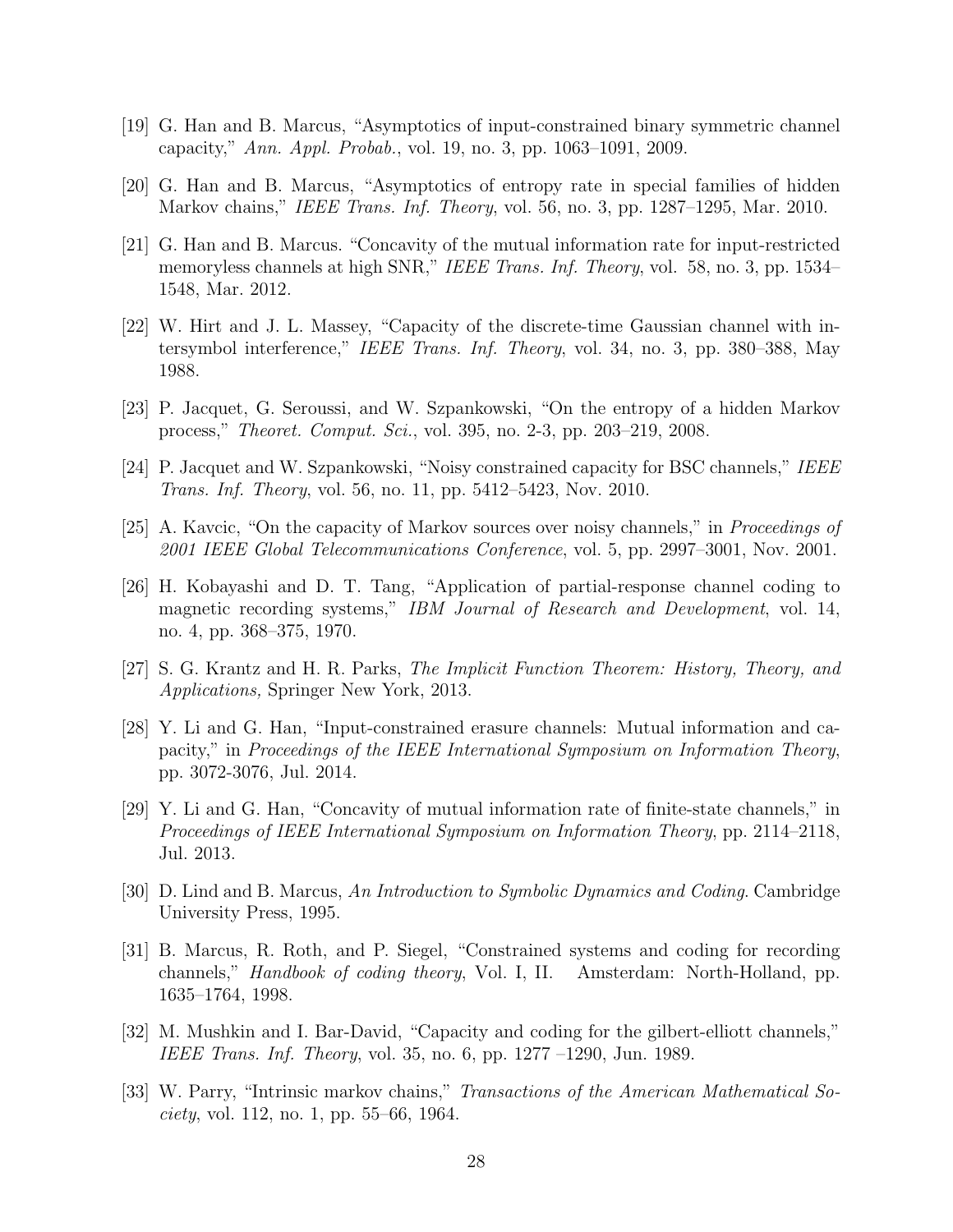- [34] H. D. Pfister, "The capacity of finite-state channels in the high-noise regime," *Entropy* of hidden Markov processes and connections to dynamical systems, London Math. Soc. Lecture Note Series. Cambridge: Cambridge Univ. Press, 2011, vol. 385, pp. 179–222.
- <span id="page-28-1"></span>[35] H. Pfister, J. B. Soriaga, and P. Siegel, "On the achievable information rates of finite state ISI channels," in Proceedings of IEEE Global Telecommunications Conference, vol. 5, pp. 2992–2996, Nov. 2001.
- <span id="page-28-3"></span>[36] A. Patapoutian and P. Vijay Kumar, "The  $(d, k)$  Subcode of a Linear Block Code," IEEE Trans. Inf. Theory, vol. 38, no. 4, pp. 1375–1382, Jul. 1992.
- <span id="page-28-6"></span>[37] O. Sabag, H. Permuter and N. Kashyap, "The Feedback Capacity of the  $(1,\infty)$ -RLL Input-Constrained Erasure Channel," http://arxiv.org/abs/1503.03359.
- <span id="page-28-8"></span>[38] O. Sabag, H. Permuter and N. Kashyap, "The feedback capacity of the binary symmetric channel with a no-consecutive-ones input constraint," in 50th Ann. Allerton Conf. Urbana, IL, 2015, to appear.
- [39] E. Seneta, Non-negative matrices and Markov chains, Springer Series in Statistics. New York: Springer, 1981.
- <span id="page-28-0"></span>[40] C. E. Shannon, "A mathematical theory of communication," Bell Syst. Tech.J., vol. 27, pp. 379–423, 623–656, 1948.
- [41] C. Shannon, "The zero error capacity of a noisy channel," IEEE Trans. Inf. Theory, vol. 2, no. 3, pp. 8–19, Sep. 1956.
- <span id="page-28-9"></span>[42] S. Tatikonda and S. Mitter, "The Capacity of Channels With Feedback," IEEE Trans. Inf. Theory, vol. 55, no. 1, pp. 323–349, Jan. 2009.
- [43] J. Taylor, Several Complex Variables With Connections to Algebraic Geometry and Lie Groups, Graduate Studies in Mathematics. American Mathematical Society, 2002.
- <span id="page-28-7"></span>[44] A. Thangaraj Dual capacity upper bounds for noisy runlength constrained channels. Submitted to ITW 2016.
- [45] Yang, Shaohua and Kavcic, A. and Tatikonda, S.,"Feedback Capacity of Stationary Sources over Gaussian Intersymbol Interference Channels," Global Telecommunications Conference, 2006. GLOBECOM '06. IEEE,vol., no., pp.1–6, Nov. 27 2006-Dec. 1 2006.
- <span id="page-28-4"></span>[46] S. Verdu and T. Weissman, "The Information Lost in Erasures," IEEE Trans. Inf. Theory, vol. 54, no. 11, pp. 5030–5058, Nov. 2008.
- <span id="page-28-2"></span>[47] P. O. Vontobel and D. M. Arnold, "An upper bound on the capacity of channels with memory and constraint input," in *Proceedings of IEEE Information Theory Workshop*, pp. 147–149, Sep.2001.
- <span id="page-28-5"></span>[48] P. O. Vontobel, A. Kavčić, D. M. Arnold, and H. A. Loeliger, "A generalization of the Blahut-Arimoto algorithm to finite-state channels," IEEE Trans. Inf. Theory, vol. 54, no. 5, pp. 1887–1918, May 2008.